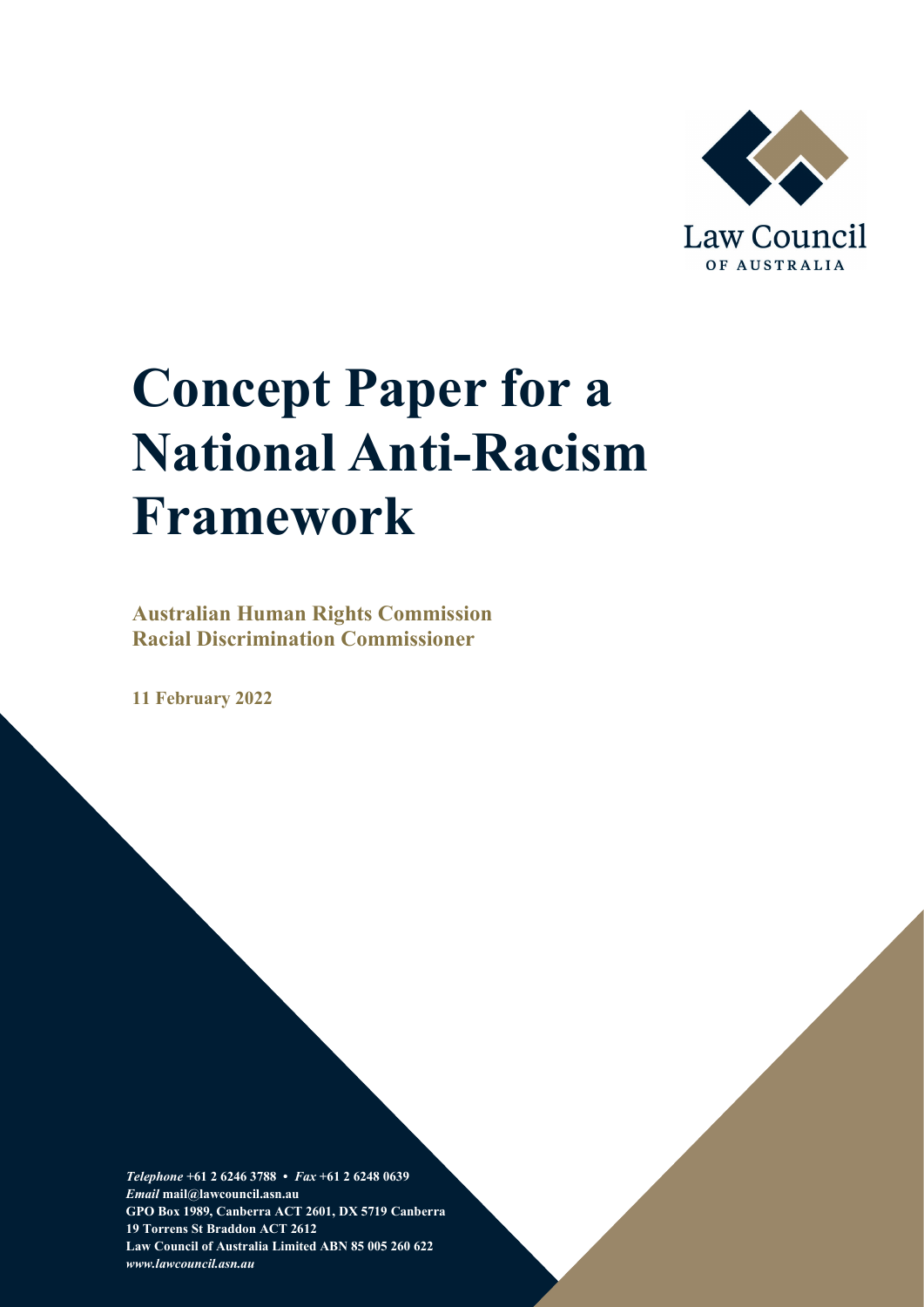## Table of Contents

| National Outcome 1 – The nature, prevalence, and incidence of racism in                                                                                     |  |
|-------------------------------------------------------------------------------------------------------------------------------------------------------------|--|
| National Outcome 2 - Australia has an effective legal framework to protect                                                                                  |  |
| National Outcome 3 - All Australian Governments commit to eradicating racism                                                                                |  |
| National Outcome 4 – There is broad based community understanding of racism                                                                                 |  |
| National Outcome 5 – All sectors of society commit to countering and preventing                                                                             |  |
| National Outcome 6 - All sectors of society commit to ensuring communities<br>vulnerable to racism and racial discrimination are adequately represented and |  |
| National Outcome 7 - All Australian Governments commit to addressing racial<br>inequality and adopt targeted and appropriate measures to address it 20      |  |
| National Outcome 8 - Measures to address racism, racial discrimination and<br>racial inequality complement measures to strengthen multiculturalism, social  |  |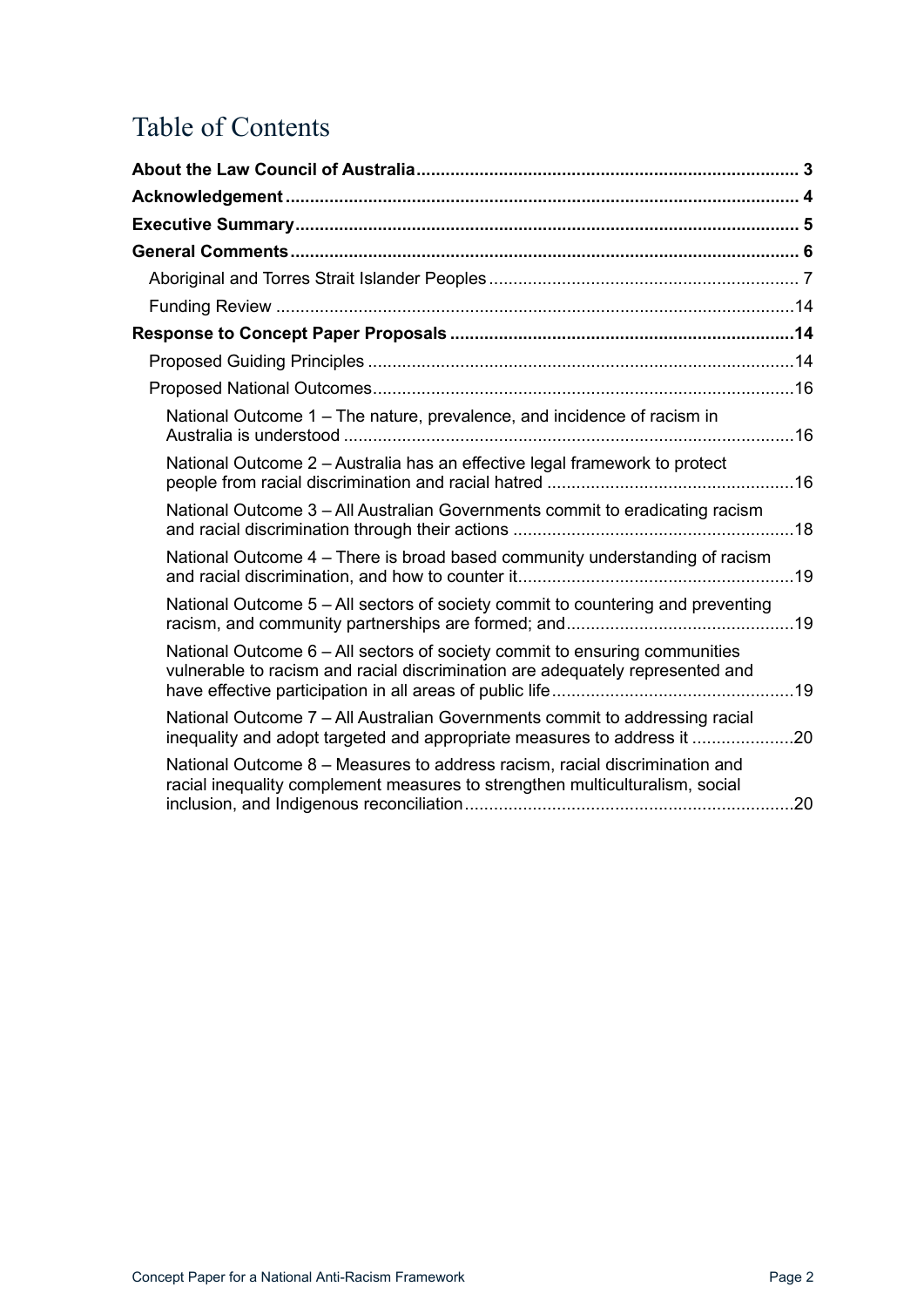## <span id="page-2-0"></span>About the Law Council of Australia

The Law Council of Australia exists to represent the legal profession at the national level, to speak on behalf of its Constituent Bodies on national issues, and to promote the administration of justice, access to justice and general improvement of the law.

The Law Council advises governments, courts and federal agencies on ways in which the law and the justice system can be improved for the benefit of the community. The Law Council also represents the Australian legal profession overseas, and maintains close relationships with legal professional bodies throughout the world. The Law Council was established in 1933, and represents 16 Australian State and Territory law societies and bar associations and Law Firms Australia, which are known collectively as the Council's Constituent Bodies. The Law Council's Constituent Bodies are:

- Australian Capital Territory Bar Association
- Australian Capital Territory Law Society
- Bar Association of Queensland Inc
- Law Institute of Victoria
- Law Society of New South Wales
- Law Society of South Australia
- Law Society of Tasmania
- Law Society Northern Territory
- Law Society of Western Australia
- New South Wales Bar Association
- Northern Territory Bar Association
- Queensland Law Society
- South Australian Bar Association
- Tasmanian Bar
- Law Firms Australia
- The Victorian Bar Inc.
- Western Australian Bar Association

Through this representation, the Law Council effectively acts on behalf of more than 90,000<sup>[1](#page-2-1)</sup> lawyers across Australia.

The Law Council is governed by a board of 23 Directors – one from each of the constituent bodies and six elected Executive members. The Directors meet quarterly to set objectives, policy and priorities for the Law Council. Between the meetings of Directors, policies and governance responsibility for the Law Council is exercised by the elected Executive members, led by the President who normally serves a 12 month term. The Council's six Executive members are nominated and elected by the board of Directors.

Members of the 2022 Executive as at 1 January 2022 are:

- Mr Tass Liveris, President
- Mr Luke Murphy, President-elect
- Mr Greg McIntyre SC, Treasurer
- Ms Juliana Warner, Executive Member
- Ms Elizabeth Carroll, Executive Member
- Ms Elizabeth Shearer, Executive Member

The Acting Chief Executive Officer of the Law Council is Ms Margery Nicoll. The Secretariat serves the Law Council nationally and is based in Canberra.

<span id="page-2-1"></span><sup>1</sup> Law Council of Australia, *The Lawyer Project Report*, (pg. 9,10, September 2021).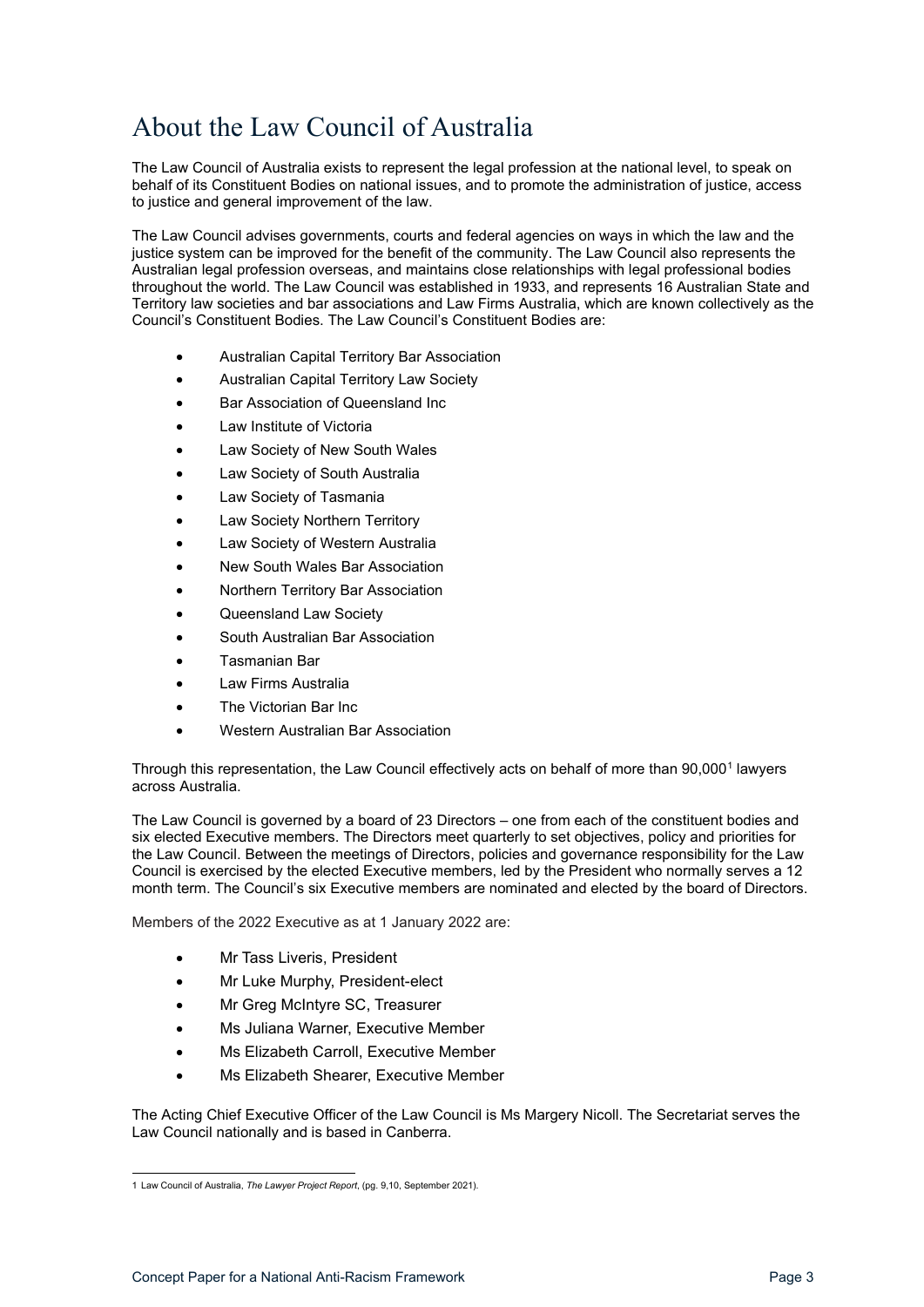## <span id="page-3-0"></span>Acknowledgement

The Law Council of Australia is grateful to its National Human Rights Committee and Indigenous Legal Issues Committee, as well as the Law Society of New South Wales, Law Institute Victoria, Law Society Northern Territory, and New South Wales Bar Association, for assistance in the preparation of this submission.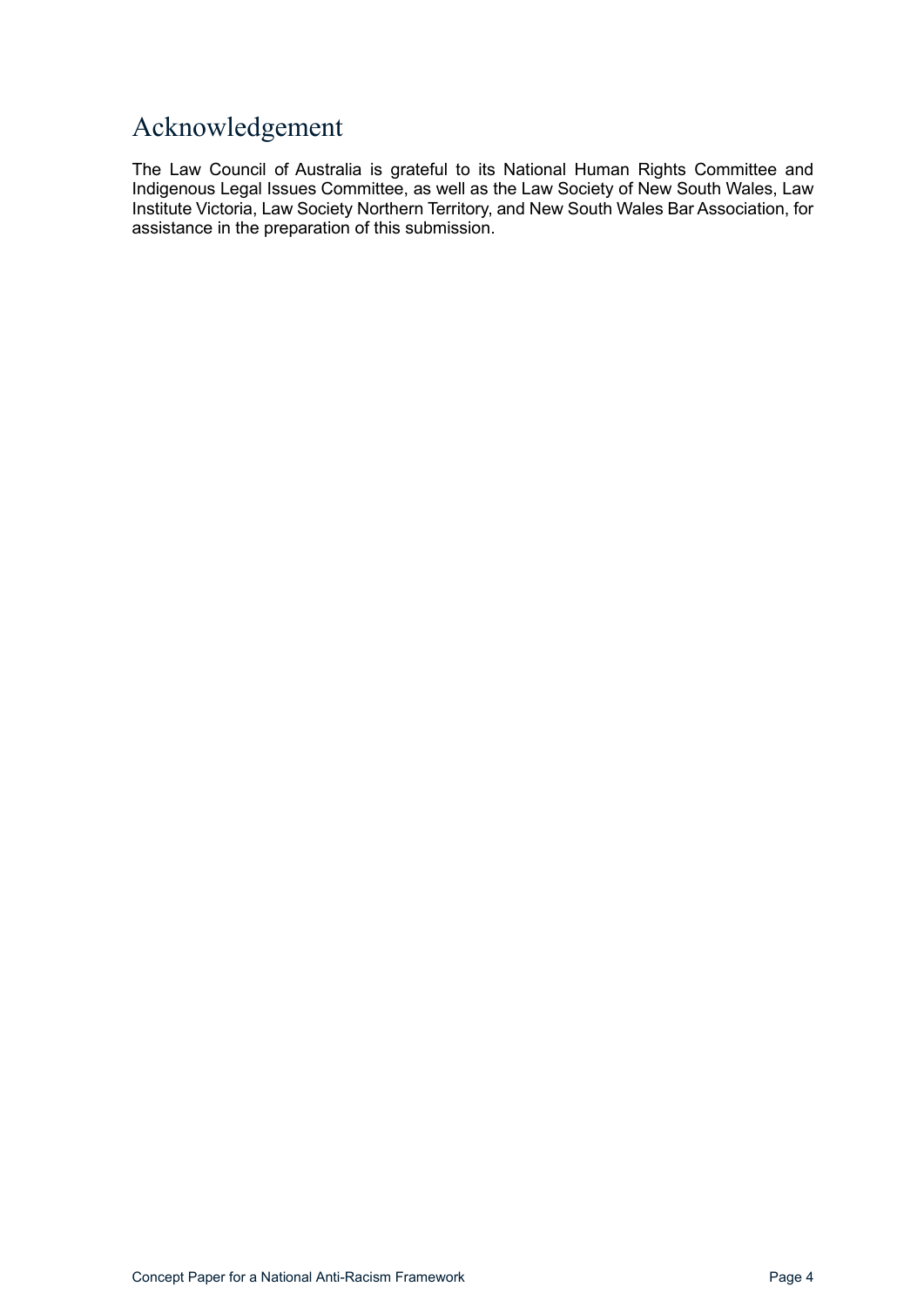## <span id="page-4-0"></span>Executive Summary

- 1. The Law Council of Australia (**Law Council**) appreciates the opportunity to provide a submission to the Australian Human Rights Commission (**AHRC**) in response to its Concept Paper for a National Anti-Racism Framework.[2](#page-4-1)
- 2. The Law Council strongly supports the overarching commitment of the AHRC and Racial Discrimination Commissioner to address racism and promote racial equality across Australia.
- 3. However, it suggests that the current Concept Paper outline for a National Anti-Racism Framework is at a high level of generality and the resources of the AHRC and Racial Discrimination Commissioner might be more specifically directed toward acute human rights needs within Australia's legal and policy frameworks that are tied to racism and racial inequality.
- 4. On the basis of input from the Law Council's Indigenous Legal Issues Committee, this submission focuses in particular on recognising the issues and acute needs facing Aboriginal and Torres Strait Islander peoples, in combatting racism and promoting racial inequality in this country.
- 5. At the same time, the Law Council fully recognises the diversity of the issue of racism and the need for the National Anti-Racism Framework to capture and respond to multiplicities of experience. While it has been unable to specifically address the experiences of other affected cohorts in this submission, the Law Council strongly supports the goal of the Commission to ensure that all persons are free from racism and discrimination.
- 6. The Law Council is pleased to make the following overarching suggestions in response to the Concept Paper:
	- the National Anti-Racism Framework be approached within the context of the need for a robust human rights framework in Australia, including at minimum a federal human rights act:
	- a precise national picture of existing legal protections and policy programs, implementation gaps, and outstanding recommendations, as well as the necessary data relating to racism and racial discrimination, be mapped, including through close consultation with state and territory human rights bodies and commissioners, in order to buttress the case for a National Anti-Racism Framework and direct resources to acute areas;
	- the experiences of Aboriginal and Torres Strait Islander peoples be properly centred, through close consultation and collaboration with the work of the Aboriginal and Torres Strait Islander Social Justice Commissioner:
	- to this end, consideration be given to prioritising research into how best to implement, as the AHRC has flagged, $3$  the United Nations Declaration on the Rights of Indigenous Peoples domestically in Australia, as the comprehensive

<span id="page-4-1"></span><sup>2</sup> Australian Human Rights Commission, *Concept Paper for a National Anti-Racism Framework* (March 2021) [<https://humanrights.gov.au/sites/default/files/document/publication/ahrc\\_cp\\_national\\_anti-](https://humanrights.gov.au/sites/default/files/document/publication/ahrc_cp_national_anti-racism_framework_2021_.pdf)<u>racism\_framework\_2021\_.pdf</u>>.

<span id="page-4-2"></span> $^3$  Ms June Oscar AO, Aboriginal and Torres Strait Islander Social Justice Commissioner, 'Incorporating UNDRIP into Australian law would kickstart important progress', *Canberra Times* (13 September 2021, online) [<https://humanrights.gov.au/about/news/opinions/incorporating-undrip-australian-law-would-kickstart](https://humanrights.gov.au/about/news/opinions/incorporating-undrip-australian-law-would-kickstart-important-progress)[important-progress>](https://humanrights.gov.au/about/news/opinions/incorporating-undrip-australian-law-would-kickstart-important-progress).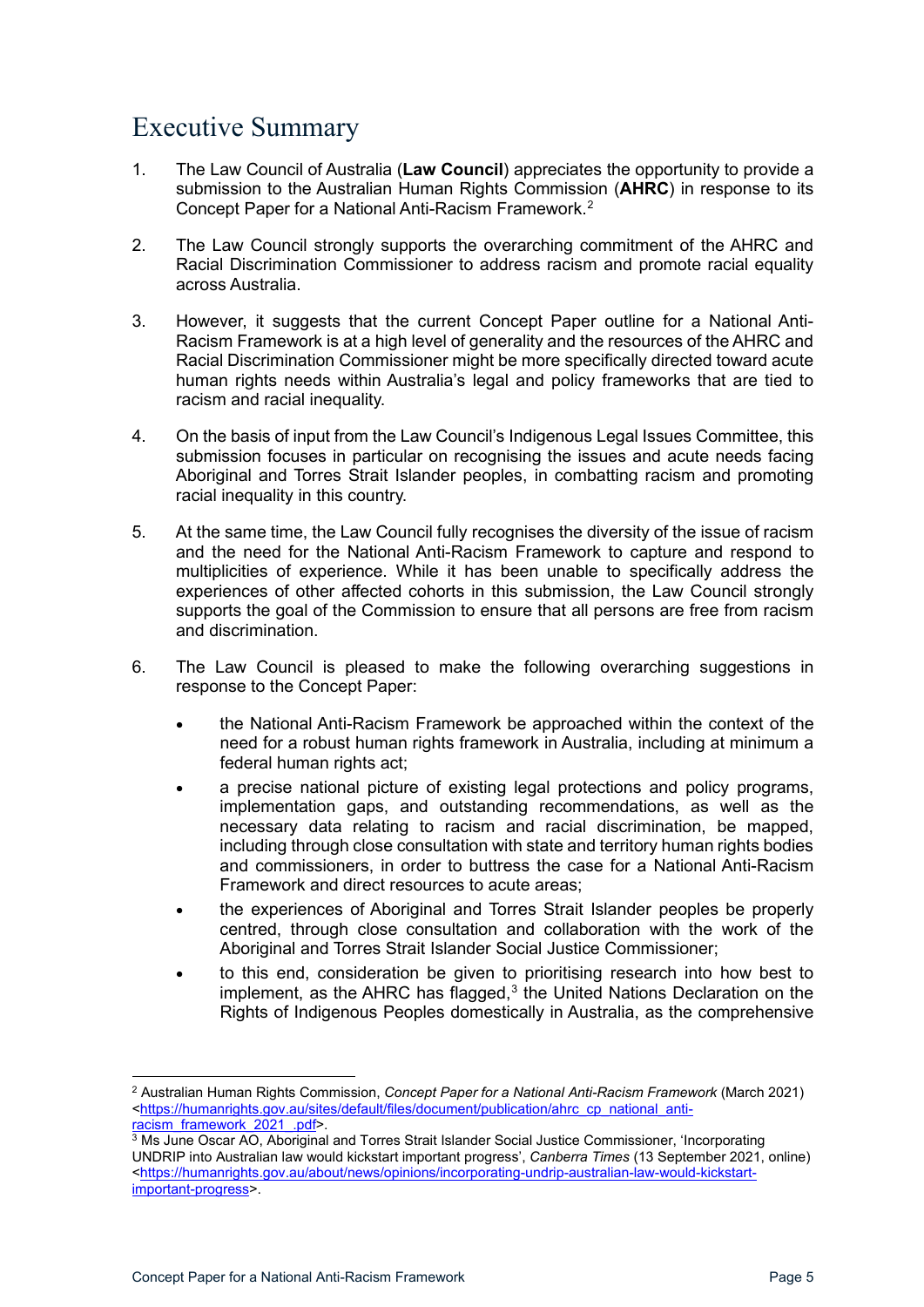international standard setting out the human rights that indigenous peoples are entitled to enjoy;

- consultation on country be fostered and resourced at the AHRC, whereby Commissioners and staff engage with grassroots communities on a regular basis, particularly in remote areas, in order to ensure that the lived experiences and views of Aboriginal and Torres Strait Islander peoples direct the work of the Commission; and
- an independent review of the AHRC's funding be undertaken to ensure it is able to carry out its mandates.
- 7. Specific responses to the proposed guiding principles and national outcomes set out in the Concept Paper are also provided from page 13 of this submission.

## <span id="page-5-0"></span>General Comments

- 8. The Law Council considers that as a general approach to the development of the National Anti-Racism Framework there needs to be a clearer and more detailed picture of the nature of racism in Australia, and in particular an understanding of both the breadth and depth of the issue to be addressed.
- 9. Rather than the high level of generality at which the Concept Paper currently outlines the issue, a more in-depth analysis might be required of the multiple drivers, risk factors, harms, outcomes, experiences, survivors, and perpetrators, of racism and racial inequality across Australia. This includes recognising that while all racism is inherently harmful, for certain groups racism is perpetuated in a grossly systemic way and specific to unique historical context. This also includes a clear understanding that racism presents not only in person-to-person interactions, but systemically, in the assumptions, values and processes on which our institutions are built and function.
- 10. The Law Council supports supplementing messages of personal responsibility with a comprehensive critique of the systems that uphold racial inequality in Australia. It suggests that development of the National Anti-Racism Framework should be directed beyond education campaigns and public and private sector guidance to a detailed consideration of the legal and policy frameworks necessary to ensure the rights of minority or marginalised groups.
- 11. Campaigns such as '*Racism. It Stops With Me*' are important and welcome, but a more transformative approach would pay close regard to Australia's legal and policy frameworks. This includes ensuring effective access to rights for minority or marginalised groups, widespread public understanding of how conflicting rights ought to interact, government implementation of both the positive and negative obligations inherent to rights such as the right to equality and non-discrimination, and the existence of effective remedies for breaches of rights.
- 12. The Law Council has previously outlined its position that renewed leadership by governments, business and community leaders – is necessary to foster a culture of human rights for all Australians.<sup>[4](#page-5-1)</sup> In its submission to the AHRC's *Free and Equal: An Australian Conversation on Human Rights*, the Law Council advocated for a proactive approach to human rights protection, whereby human rights are recognised and

<span id="page-5-1"></span><sup>4</sup> Law Council of Australia, Submission to the Australian Human Rights Commission, *Free and Equal: An Australian Conversation on Human Rights* (13 November 2019) [<https://www.lawcouncil.asn.au/publicassets/01171551-eb0b-ea11-9400-005056be13b5/3712%20-](https://www.lawcouncil.asn.au/publicassets/01171551-eb0b-ea11-9400-005056be13b5/3712%20-%20Free%20and%20equal%20An%20Australian%20conversation%20on%20human%20rights.pdf) [%20Free%20and%20equal%20An%20Australian%20conversation%20on%20human%20rights.pdf>](https://www.lawcouncil.asn.au/publicassets/01171551-eb0b-ea11-9400-005056be13b5/3712%20-%20Free%20and%20equal%20An%20Australian%20conversation%20on%20human%20rights.pdf).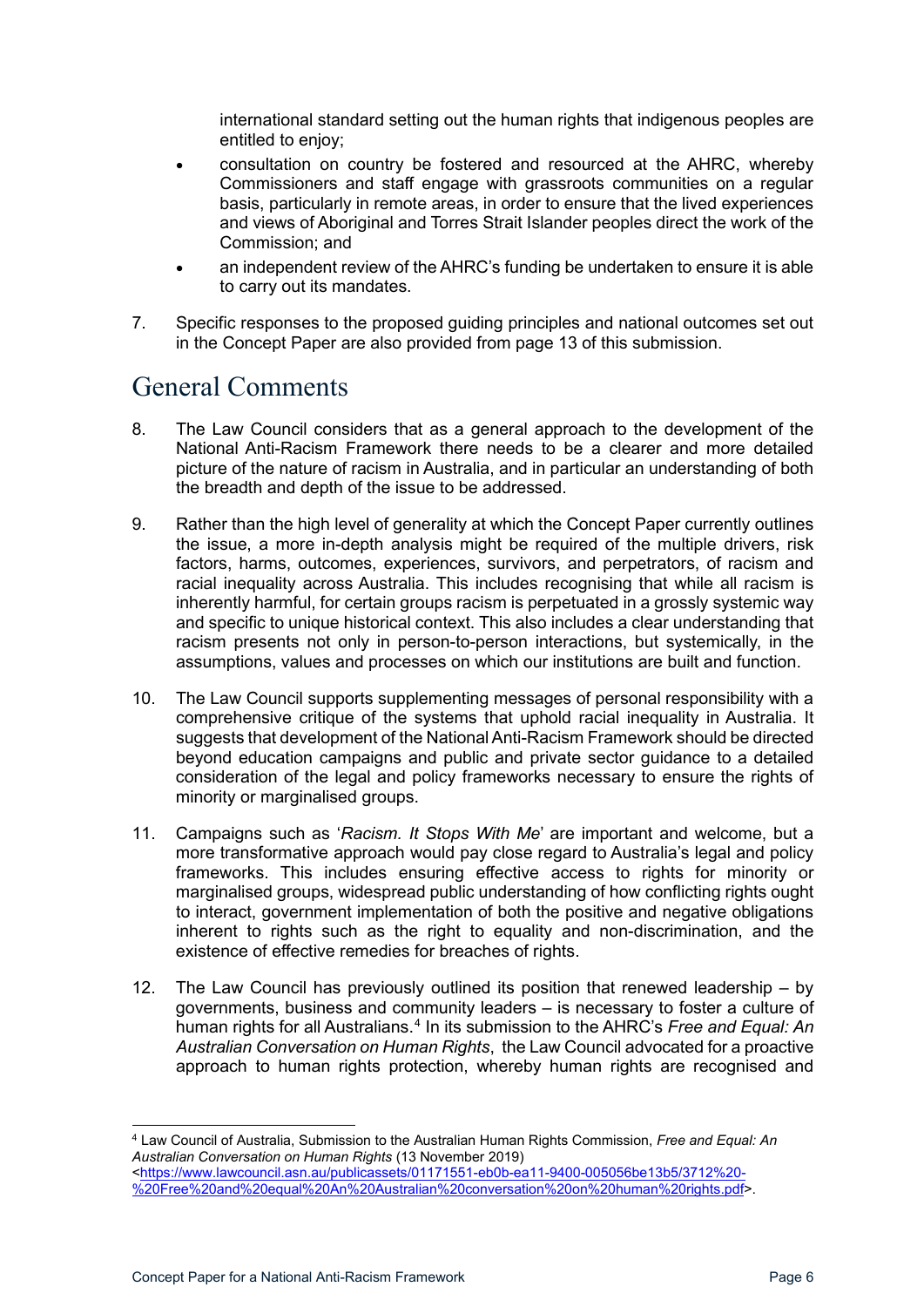protected through a robust legal and policy framework, which is best underpinned by a federal human rights act.<sup>[5](#page-6-1)</sup>

- 13. In the Law Council's view, a federal human rights act would establish a strong ethos of respect for the fundamental rights of all Australians across the public and private sectors, including areas in which systemic racial discrimination has been found, such as within police, prisons, courts, aged care, disability services, child services, schools and hospitals.<sup>[6](#page-6-2)</sup> It would also foster a better parliamentary understanding of human rights, and, by extension, certain federal laws such as the *Racial Discrimination Act 1975* (Cth) (**RDA**).
- 14. The Law Council considers that mapping a detailed national picture of racism in Australia, and the 'implementation gaps' in terms of human rights legal and policy protections, first requires the collection, collation or assessment of large amounts of quantitative and qualitative data, and identifying with greater precision or in a centralised, accessible manner for stakeholders what is currently known and what is not. This should include comprehensive input by marginalised groups and their representative and expert organisations, as well as a stocktake of relevant policy frameworks and practical recommendations from royal commissions and other inquiries that remain outstanding. An assessment of the overlapping proposals that already exist in relation to different groups in the community that have been targets of racism or affected by institutionalised racism, including a survey of what has been proposed and/or adopted at the federal level across different platforms, such as in relation to the RDA and discrimination law more broadly, and other frameworks such as Closing the Gap, as well as by state and territory bodies such as human rights and antidiscrimination bodies, might provide a starting point for useful insights into what is needed. Such a preliminary process might help to make clearer the priorities for the National Anti-Racism Framework, and buttress the case for its support and adoption.

#### <span id="page-6-0"></span>**Aboriginal and Torres Strait Islander Peoples**

- 15. In particular, it is the position of the Law Council that the experiences of Aboriginal and Torres Strait Islander peoples should be properly centred in any approach to combatting racism in Australia.
- 16. While the Law Council recognises that the Aboriginal and Torres Strait Islander Social Justice Commissioner has the key leadership role on issues affecting Aboriginal and Torres Strait Islander peoples, on the basis of advice from its Indigenous Legal Issues Committee, which has raised the importance of ensuring that issues and roles at the Commission are well aligned, the Law Council strongly supports close consultation and collaboration between Commissioners in developing the National Anti-Racism Framework. No National Anti-Racism Framework can be complete without incorporating the experiences and priorities of Aboriginal and Torres Strait Islander peoples front and centre.
- 17. The National Anti-Racism Framework should be based in a clear understanding of the history of Australia, particularly the continuing impact of colonisation on First Nations, the trauma that has been inflicted and endures across generations, and the strength, resilience and political aspirations of Aboriginal and Torres Strait Islander peoples in the century since dispossession.
- 18. Aboriginal and Torres Strait Islander peoples have a particular experience of Australia's institutions, through which the impact of systemic racism continues to

<span id="page-6-1"></span><sup>5</sup> Ibid, 10.

<span id="page-6-2"></span><sup>6</sup> Ibid, 11.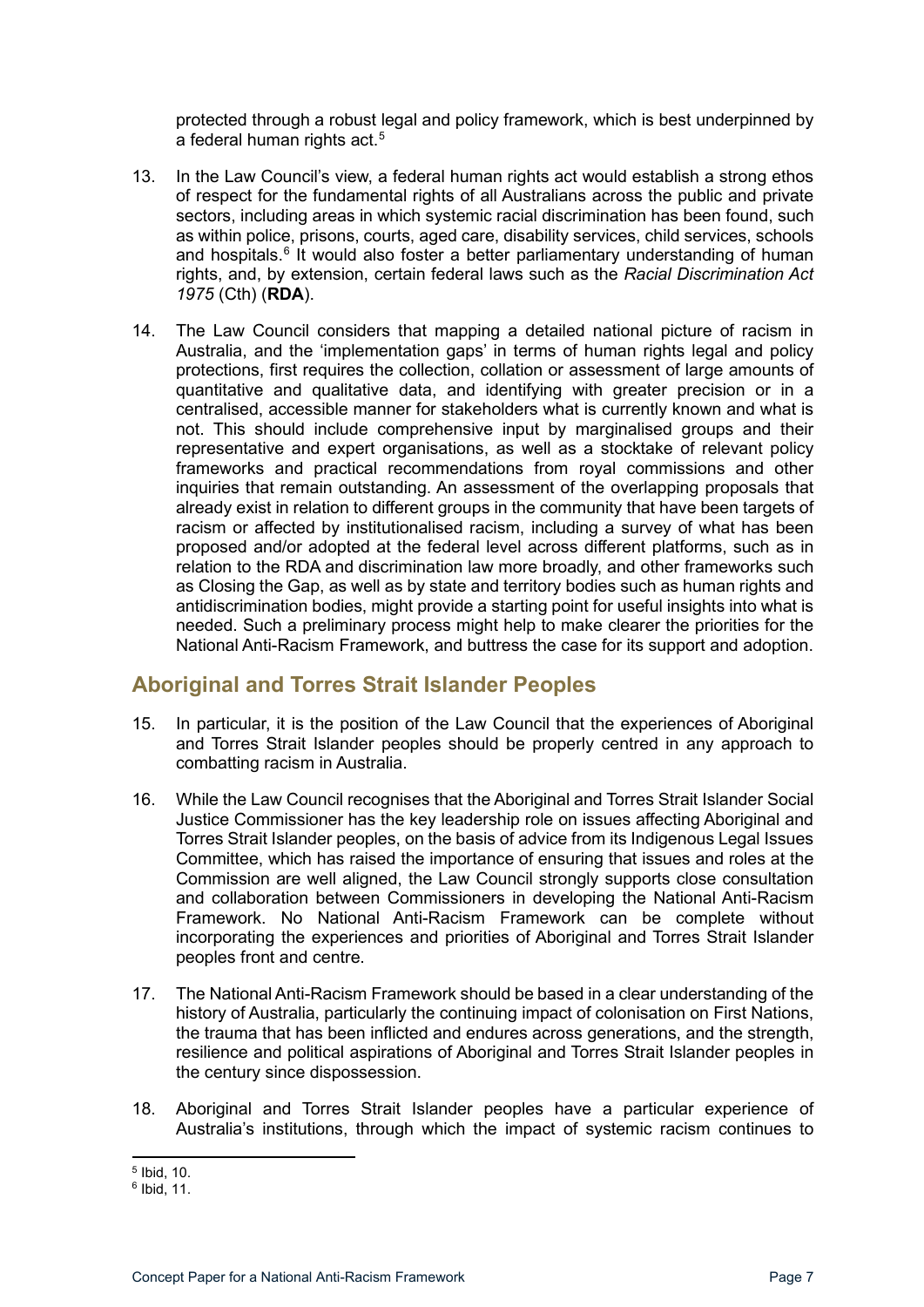result in alarming health, education, socioeconomic, child protection and justice outcomes. As the AHRC is aware, there are long-recognised systemic barriers to the wellbeing of Aboriginal and Torres Strait Islander peoples and their enjoyment of their human rights. The Australian Government's Productivity Commission has released eight reports in its Overcoming Indigenous Disadvantage (**OID**) series, which, in drawing out statistics and outcomes related to wellbeing, illustrates in many ways the nature and extent of the systemic racism faced by Aboriginal and Torres Strait Islander peoples in the present day.

19. In its 2020 report from the OID series,<sup>[7](#page-7-0)</sup> the Productivity Commission is clear that:

*Poorer outcomes are not due to people being Aboriginal and/or Torres Strait Islander, rather, they are attributable to the additional personal challenges and structural barriers faced by many Aboriginal and Torres Strait Islander people compared with non-Indigenous people.[8](#page-7-1)*

- 20. The Productivity Commission identifies multiple inequality indicators, which, it accepts, have been 'transmitted across generations through the trauma caused by colonisation, and subsequent government policies', $^9$  $^9$  including: $^{10}$  $^{10}$  $^{10}$ 
	- lower life expectancy, poor physical and mental health, disability and chronic disease barriers;
	- less access to early childhood education and lower levels of literacy and numeracy skills and secondary education, post-secondary qualification and tertiary education participation and achievement;
	- insecure housing, overcrowding in housing, and issues with access to clean water, functional sewerage, electrical services and other social infrastructure;
	- unemployment, including because of a shortage of suitable jobs in remote areas, the costs of searching for a job being too high, further education or skills training being required, poor health or disability, and family and community caring responsibilities;
	- poverty, socioeconomic disadvantage, and high levels of income support management, with arrangements that affect the way money is delivered or how the money can be spent;
	- greater vulnerability to entering child protection services, irrespective of the underlying prevalence of abuse and neglect;<sup>[11](#page-7-4)</sup>
	- disproportionate representation in prisons and youth detention centres, due to the discriminatory impact of criminal justice legislation and policies, and as an outcome of other risk factors, such as bail laws that favour those with secure accommodation; and
	- discrimination when accessing support services or seeking opportunities (such as schooling, gaining employment or accessing finance to purchase a home).
- 21. The statistics are stark, and, while the whole picture cannot be captured here, some include:

<span id="page-7-0"></span><sup>7</sup> Productivity Commission, *Overcoming Indigenous Disadvantage: Key Indicators 2020 – Report* (December 2020) [<https://www.pc.gov.au/research/ongoing/overcoming-indigenous-disadvantage/2020/report](https://www.pc.gov.au/research/ongoing/overcoming-indigenous-disadvantage/2020/report-documents/oid-2020-overcoming-indigenous-disadvantage-key-indicators-2020-report.pdf)[documents/oid-2020-overcoming-indigenous-disadvantage-key-indicators-2020-report.pdf>](https://www.pc.gov.au/research/ongoing/overcoming-indigenous-disadvantage/2020/report-documents/oid-2020-overcoming-indigenous-disadvantage-key-indicators-2020-report.pdf).

<span id="page-7-1"></span> $8$  Ibid, 3.5 (emphasis in original).

<span id="page-7-2"></span> $9$  Ibid.

<sup>10</sup> Ibid, 3.5-3.6, 4.68.

<span id="page-7-4"></span><span id="page-7-3"></span><sup>&</sup>lt;sup>11</sup> Ibid, 4.118: 'That is, if the prevalence was the same for Aboriginal and Torres Strait Islander children and non-Indigenous children, Aboriginal and Torres Strait Islander children would still be more likely to enter and be overrepresented in the system.'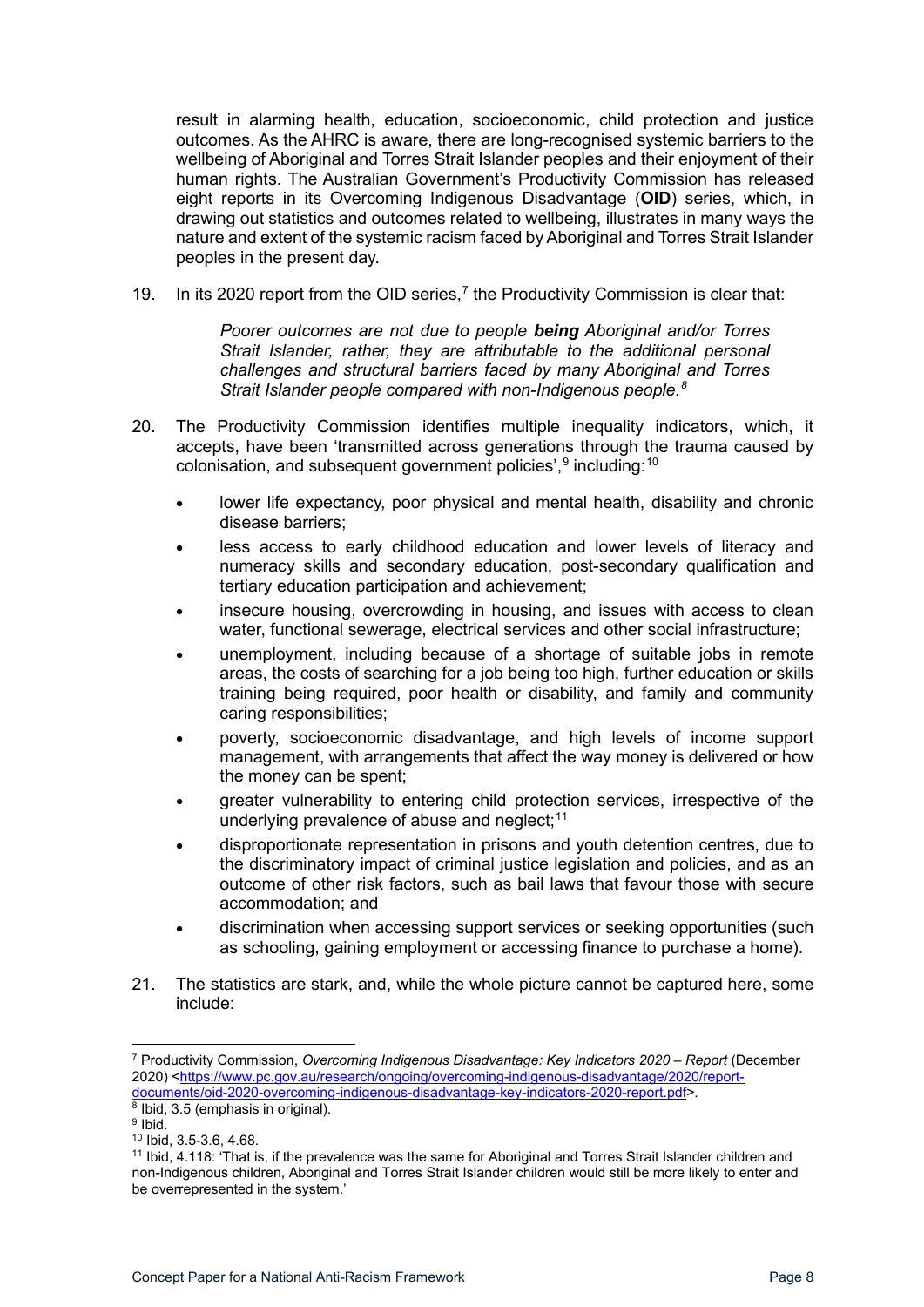- in 2018-2019, about one in two Aboriginal and Torres Strait Islander people aged 15 years or over lived with a disability or a long-term health condition;<sup>[12](#page-8-0)</sup>
- about one in four Aboriginal and Torres Strait Islander people live with a disability, a figure largely unchanged over the past decade, and double the rate of non-Indigenous people;  $13$
- in 2018-2019, the hospitalisation rate in major cities for end stage renal disease for Aboriginal and Torres Strait Islander people was five times the rate for non-Indigenous people, increasing to 75 times the rate in remote and very remote areas: $14$
- unlike non-Indigenous students, the Year 1 to 10 school attendance rate for Aboriginal and Torres Strait Islander students decreases with remoteness, from between 82 and 85 per cent in cities and regional areas in 2019, to 74 per cent in remote and 61 per cent in very remote areas;  $15$
- only 48 per cent of potential Aboriginal and Torres Strait Islander students were enrolled in Year 12 in 2019, 11 per cent of potential students were eligible for an ATAR, and 8 per cent of potential students achieved an ATAR of 50.00 or above:<sup>[16](#page-8-4)</sup>
- in 2018-2019, half of Aboriginal and Torres Strait Islander adults had or were working towards a post-secondary qualification, and, while this proportion had almost doubled since 2002, it was far less than the 75 per cent proportion of non-Indigenous adults:<sup>[17](#page-8-5)</sup>
- in 2020, 52 per cent of Aboriginal and Torres Strait Islander people had experienced at least one form of racial prejudice in the past six months, an increase from 43 per cent in  $2018$  $2018$ ;<sup>18</sup>
- in 2016, 28 per cent of Aboriginal and Torres Strait Islander people, compared to 18 per cent of non-Indigenous people, were in the lowest income quintile in Australia;<sup>[19](#page-8-7)</sup>
- in 2014-2015, which was the latest period of comparable data, the median equivalised gross weekly household income for non-Indigenous peoples was 70 per cent more than for Aboriginal and Torres Strait Islander peoples;<sup>[20](#page-8-8)</sup>
- Aboriginal and Torres Strait Islander children are far more likely than non-Indigenous children to come in contact with child protection services. Once a substantiation occurs. Aboriginal and Torres Strait Islander children are increasingly more likely than non-Indigenous children to be placed on a care and protection order and/or in out-of-home care. In 2018-2019, around 16 per cent of Aboriginal and Torres Strait Islander children received a child protection service, compared with 2 per cent of non-Indigenous children; $^{21}$  $^{21}$  $^{21}$  and
- despite accounting for roughly 3 per cent of the total population in Australia. Aboriginal and Torres Strait Islander peoples made up 29% of the prison

<span id="page-8-0"></span><sup>12</sup> Productivity Commission, *Overcoming Indigenous Disadvantage: Key Indicators 2020 – Report* (December 2020), 4.87.

<span id="page-8-1"></span><sup>13</sup> Ibid, 4.87-8.

<span id="page-8-2"></span><sup>14</sup> Ibid, 4.93.

<sup>15</sup> Ibid, 4.49.

<span id="page-8-4"></span><span id="page-8-3"></span><sup>16</sup> Ibid, 4.61.

<sup>17</sup> Ibid, 4.77.

<span id="page-8-5"></span><sup>18</sup> Reconciliation Australia, *2020 Australian Reconciliation Barometer* (25 November 2020)

<span id="page-8-6"></span>[<sup>&</sup>lt;https://www.reconciliation.org.au/wp-content/uploads/2021/02/Australian\\_Reconciliation\\_Barometer\\_-](https://www.reconciliation.org.au/wp-content/uploads/2021/02/Australian_Reconciliation_Barometer_-2020_Summary-Report_web_spread.pdf) [2020\\_Summary-Report\\_web\\_spread.pdf>](https://www.reconciliation.org.au/wp-content/uploads/2021/02/Australian_Reconciliation_Barometer_-2020_Summary-Report_web_spread.pdf) 5.

<span id="page-8-7"></span><sup>19</sup> Productivity Commission, *Overcoming Indigenous Disadvantage: Key Indicators 2020 – Report* (December 2020), 4.103.

<span id="page-8-8"></span><sup>20</sup> Ibid, 4.99.

<span id="page-8-9"></span><sup>21</sup> Ibid, 4.110, 4.112.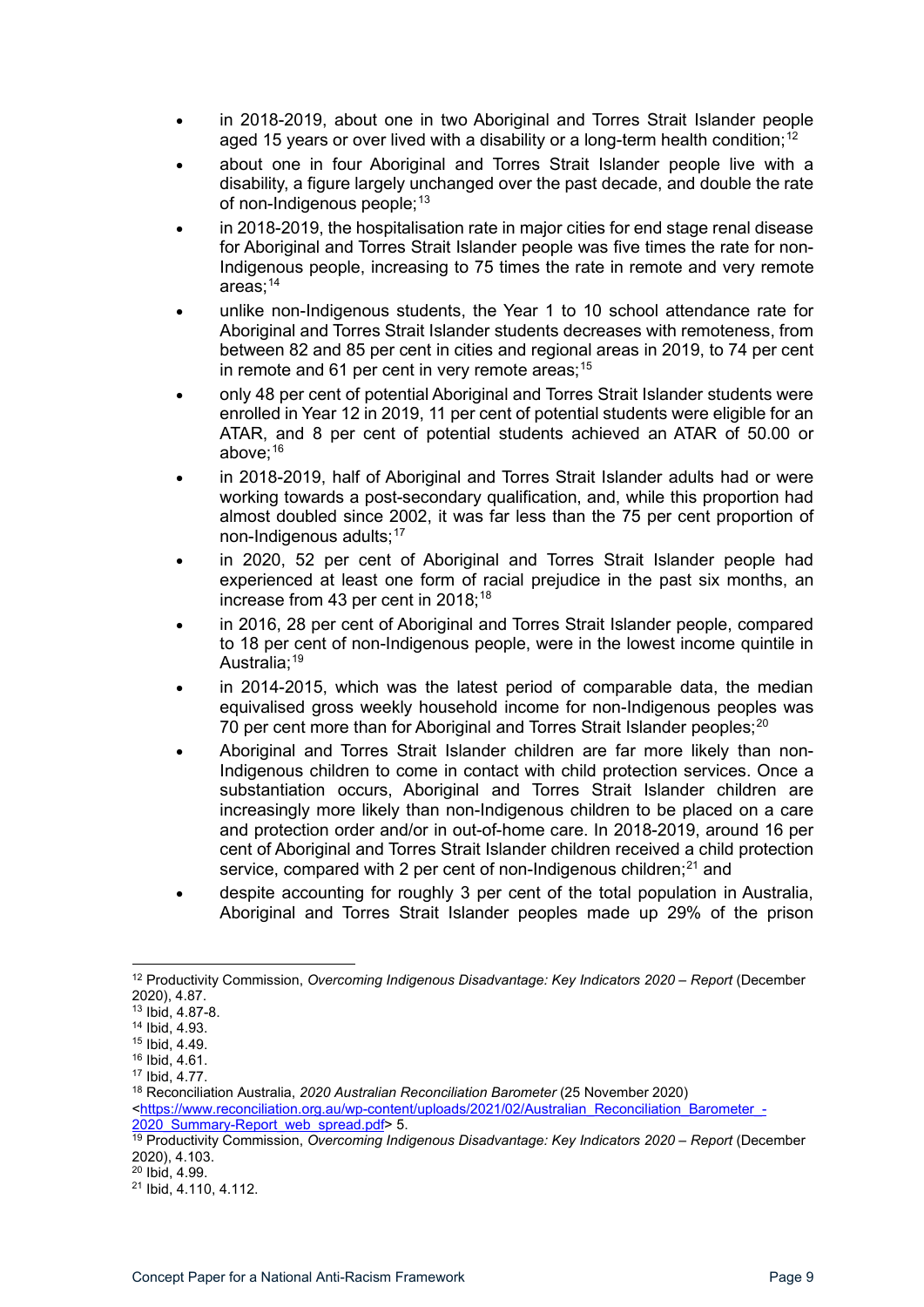population in Australia at 30 June 2020.<sup>[22](#page-9-0)</sup> Statistics show that Aboriginal and Torres Strait Islander people fare worse at every stage of the criminal justice process compared to non-Indigenous people.[23](#page-9-1)

- 22. The AHRC would also be aware of the continuing and significant breaches of Aboriginal and Torres Strait Islander peoples' human rights across multiple areas, including in the protection of cultural heritage, the treatment of persons in custody, and compulsory management of social security income.
- 23. In the Law Council's opinion, the breadth and depth of the racism, racial inequality and discrimination experienced by Aboriginal and Torres Strait Islander peoples suggests that far more than a strategy to guide the public and private sectors in the prevention of racism is presently necessary.
- 24. The Law Council considers the experiences of Aboriginal and Torres Strait Islander peoples to be an area of acute concern exemplifying the gap between the promise and implementation of human rights protections in Australia.<sup>[24](#page-9-2)</sup> In its submission in response to the AHRC's *Free and Equal: An Australian Conversation on Human Rights*, the Law Council asserted the importance of human rights legislation to assist in closing this 'implementation gap' by translating international human rights obligations into national law and practice.<sup>[25](#page-9-3)</sup> Without a framework based in human rights law, breaches of human rights in Australia, particularly of marginalised groups, such as Aboriginal and Torres Strait Islander peoples, are likely to remain 'disturbingly routine'.[26](#page-9-4)
- 25. As particular statistics above suggest, systemic racism against Aboriginal and Torres Strait Islander peoples is pervasive,<sup>[27](#page-9-5)</sup> and must be addressed through coordinated legal and policy reform across both the public and private sectors, and across all federal, state and territory jurisdictions. Effective reform requires the oversight and accountability of the government and business sectors, their institutions, systems and processes, framed through a robust human rights framework.
- 26. For Aboriginal and Torres Strait Islander peoples, the United Nations Declaration on the Rights of Indigenous Peoples (**UNDRIP**)[28](#page-9-6) is foundational to such a human rights framework. As the AHRC knows, the UNDRIP is the comprehensive international standard informing the way governments across the globe should engage with and

<span id="page-9-0"></span><sup>22</sup> Australian Bureau of Statistics, *Prisoners in Australia* (online, 3 December 2020)

[<sup>&</sup>lt;https://www.abs.gov.au/statistics/people/crime-and-justice/prisoners-australia/latest-release>](https://www.abs.gov.au/statistics/people/crime-and-justice/prisoners-australia/latest-release).

<span id="page-9-1"></span><sup>23</sup> Australian Law Reform Commission, *Pathways to Justice – Inquiry into the Incarceration Rate of Aboriginal and Torres Strait Islander Peoples* (Report 133, online, 2018) [<https://www.alrc.gov.au/publication/pathways](https://www.alrc.gov.au/publication/pathways-to-justice-inquiry-into-the-incarceration-rate-of-aboriginal-and-torres-strait-islander-peoples-alrc-report-133/executive-summary-15/overview-of-the-report-3/)to-justice-inquiry-into-the-incarceration-rate-of-aboriginal-and-torres-strait-islander-peoples-alrc-report-<br>133/executive-summary-15/overview-of-the-report-3/>

<span id="page-9-2"></span><sup>&</sup>lt;sup>24</sup> Law Council of Australia, Submission to the Australian Human Rights Commission, *Free and Equal: An Australian Conversation on Human Rights* (13 November 2019)

[<sup>&</sup>lt;https://www.lawcouncil.asn.au/publicassets/01171551-eb0b-ea11-9400-005056be13b5/3712%20-](https://www.lawcouncil.asn.au/publicassets/01171551-eb0b-ea11-9400-005056be13b5/3712%20-%20Free%20and%20equal%20An%20Australian%20conversation%20on%20human%20rights.pdf) [%20Free%20and%20equal%20An%20Australian%20conversation%20on%20human%20rights.pdf>](https://www.lawcouncil.asn.au/publicassets/01171551-eb0b-ea11-9400-005056be13b5/3712%20-%20Free%20and%20equal%20An%20Australian%20conversation%20on%20human%20rights.pdf) 16.  $25$  Ibid.

<span id="page-9-4"></span><span id="page-9-3"></span><sup>&</sup>lt;sup>26</sup> Ibid, quoting George Williams and Daniel Reynolds, 'Out on a Limb: Australia's Troubling Exceptionalism on Human Rights' (2017) 38 Law Society Journal 40, 40.

<span id="page-9-5"></span><sup>27</sup> See, eg, Australian Human Rights Commission, *Freedom from Discrimination: Report on the 40th Anniversary of the Racial Discrimination Act* (2015)

[<sup>&</sup>lt;https://humanrights.gov.au/sites/default/files/document/publication/RDA40\\_report\\_2015\\_AHRC.pdf> 41;](https://humanrights.gov.au/sites/default/files/document/publication/RDA40_report_2015_AHRC.pdf%3e%2041) Law Council of Australia, 'Aboriginal and Torres Strait Islander People', *Justice Project* (August 2018)

[<sup>&</sup>lt;https://www.lawcouncil.asn.au/justice-project/final-report>](https://www.lawcouncil.asn.au/justice-project/final-report) 7. Note also that the National Agreement on Closing the Gap includes commitments to address systemic and institutional racism: *National Agreement on Closing the Gap* (July 2020) [<https://www.closingthegap.gov.au/sites/default/files/files/national-agreement](https://www.closingthegap.gov.au/sites/default/files/files/national-agreement-ctg.pdf)[ctg.pdf>](https://www.closingthegap.gov.au/sites/default/files/files/national-agreement-ctg.pdf) [19], [60].

<span id="page-9-6"></span><sup>&</sup>lt;sup>28</sup> United Nations Declaration on the Rights of Indigenous Peoples, GA Res 61/295, UN GAOR, 61st sess, 107th plen mtg, Agenda Item 68, Supp No 49, UN Doc A/RES/61/295 (2 October 2007) annex ('**UNDRIP**').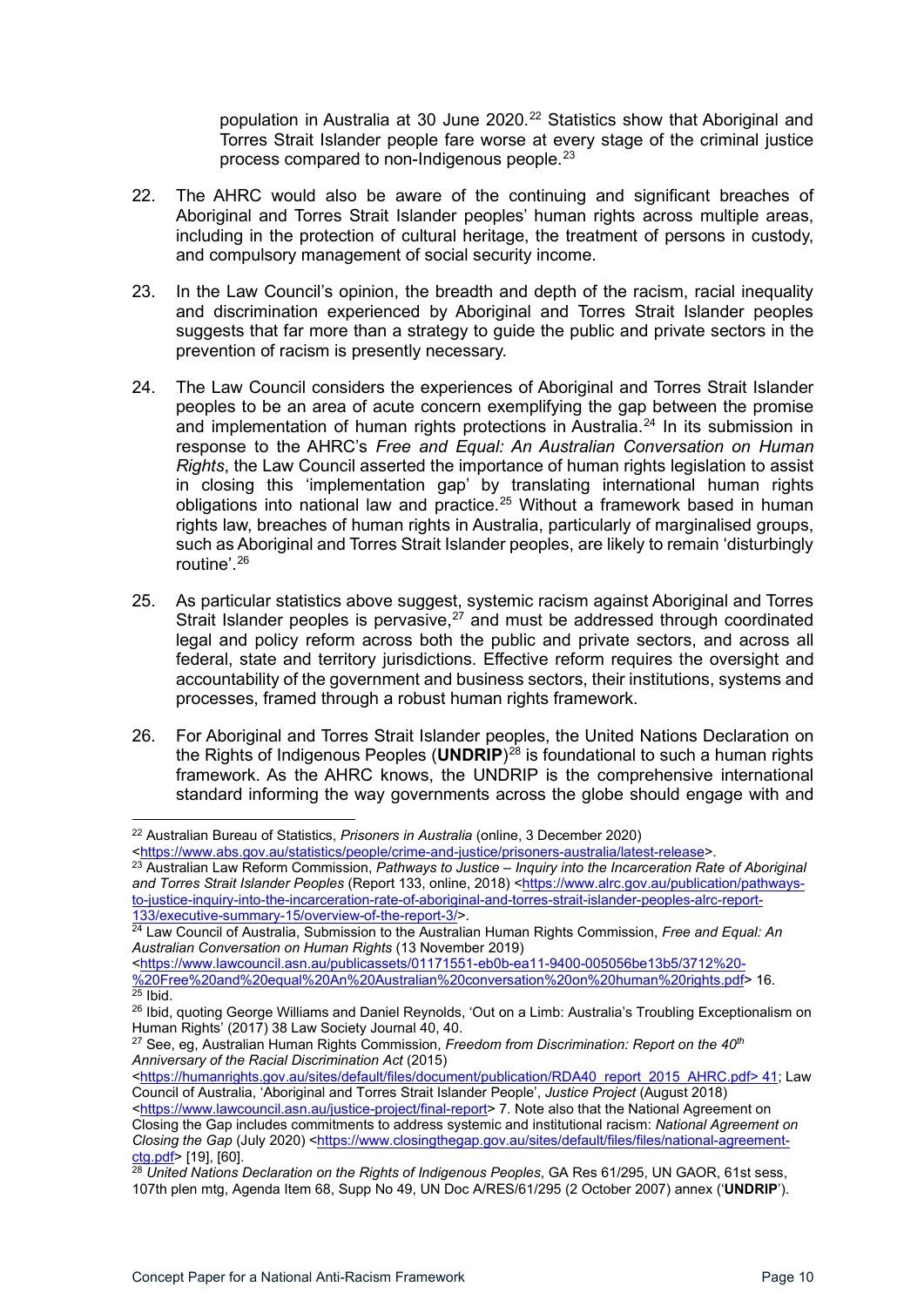protect the rights of indigenous peoples.<sup>[29](#page-10-0)</sup> While the UNDRIP is not a treaty and therefore does not itself create legally binding obligations, many of its provisions have been recognised as reflecting customary international law.<sup>[30](#page-10-1)</sup> Its articles also echo many of the rights articulated in legally binding human rights treaties, but with a specific focus on indigenous peoples. $31$  Insofar as the UNDRIP relies on and elaborates well-established human rights obligations in international treaty and customary law, it is binding on Australia. As the United Nations Human Rights Council has explained:

*The UNDRIP represents an authoritative common understanding, at the global level, of the minimum content of the rights of indigenous peoples, upon a foundation of various sources of international human rights law. The product of a protracted drafting process involving the demands voiced by indigenous peoples themselves, the Declaration reflects and builds upon human rights norms of general applicability, as interpreted and applied by United Nations and regional treaty bodies, as well as on the standards advanced by ILO Convention No 169 and other relevant instruments and processes.*

*The Declaration does not attempt to bestow indigenous peoples with a set of special or new human rights, but rather provides a contextualized elaboration of general human rights principles and rights as they relate to the specific historical, cultural and social circumstances of indigenous peoples. The standards affirmed in the Declaration share an essentially remedial character, seeking to redress the systemic obstacles and discrimination that indigenous peoples have faced in their enjoyment of basic human rights. From this perspective, the standards of the Declaration connect to existing State obligations under other human rights instruments.[32](#page-10-3)*

27. The Law Council endorses the importance of the UNDRIP, and particularly emphasises the significance of the right to self-determination, which is the fundamental principle underpinning the instrument. As the Expert Mechanism on the Rights of Indigenous Peoples asserts in its recent report:

> *All the rights in the Declaration are indivisible, interdependent and grounded in the overarching right to self-determination. The exercise of self-determination is therefore indispensable for indigenous peoples' enjoyment of all their other rights, including, importantly, land rights (arts 25-28, 30 and 32) and political participation (arts 18-20 and 34).[33](#page-10-4)*

<span id="page-10-0"></span><sup>&</sup>lt;sup>29</sup> See, eg, Australian Government, Attorney-General's Department, 'Right to Self-Determination: Public Sector Guidance Sheet' (website, undated) <https://www.ag.gov.au/rights-and-protections/human-rights-and-<br>anti-discrimination/human-rights-scrutiny/public-sector-guidance-sheets/right-self-determination>. <sup>30</sup> International Law Association, Rights of Indigenous Peoples, 75th Conference, ILA Resolution No 5/2012

<span id="page-10-1"></span><sup>(30</sup> August 2012); Federico Lenzerini, 'Implementation of the UNDRIP Around the World: Achievements and Future Perspectives' (2019) 23 *International Journal of Human Rights* 51. See also Adam McBeth, Justine Nolan and Simon Rice, *The International Law of Human Rights* (Oxford University Press, 2011) 456. <sup>31</sup> Attorney-General's Department, 'Right to Self-Determination: Public Sector Guidance Sheet' (website,

<span id="page-10-2"></span>undated) [<https://www.ag.gov.au/rights-and-protections/human-rights-and-anti-discrimination/human-rights](https://www.ag.gov.au/rights-and-protections/human-rights-and-anti-discrimination/human-rights-scrutiny/public-sector-guidance-sheets/right-self-determination)[scrutiny/public-sector-guidance-sheets/right-self-determination>](https://www.ag.gov.au/rights-and-protections/human-rights-and-anti-discrimination/human-rights-scrutiny/public-sector-guidance-sheets/right-self-determination).

<span id="page-10-4"></span><span id="page-10-3"></span><sup>&</sup>lt;sup>32</sup> United Nations Human Rights Council, Report of the Special Rapporteur on the Situation of Human Rights *and Fundamental Freedoms of Indigenous People*, UN Doc A/HRC/9/9 (11 August 2008) [85]-[86]. <sup>33</sup> Report of the Expert Mechanism on the Rights of Indigenous Peoples, *Efforts to implement the United Nations Declaration on the Rights of Indigenous Peoples: indigenous peoples and the right to selfdetermination*, UN Doc A/HRC/48/75 (4 August 2021) [<https://undocs.org/A/HRC/48/75>](https://undocs.org/A/HRC/48/75) 5.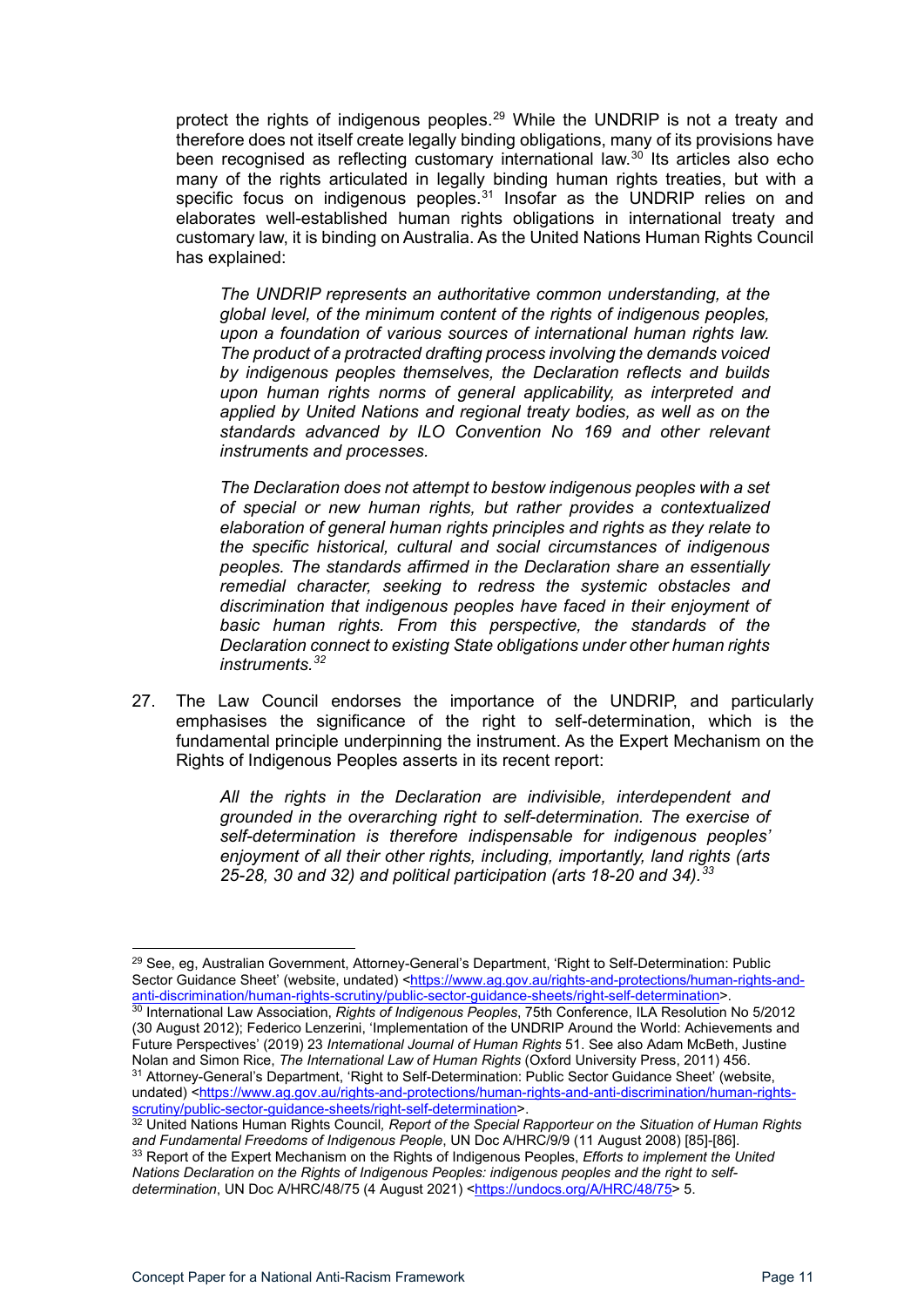28. Article 3 of the UNDRIP provides:

*Indigenous peoples have the right to self-determination. By virtue of that right they freely determine their political status and freely pursue their economic, social and cultural development.[34](#page-11-0)*

29. The right to self-determination is also reflected in common article 1 of both the *International Covenant on Civil and Political Rights* (**ICCPR**)[35](#page-11-1) and the *International Covenant on Economic, Social and Cultural Rights* (**ICESCR**)[36.](#page-11-2) It has been articulated as involving and protecting, at a minimum, an 'ongoing process of choice' for indigenous peoples,  $37$  who are entitled to have control over their destiny and be treated respectfully.[38](#page-11-4) Davis explains that:

> *The right to self-determination, expressed as the right to determine their own economic, social, cultural and political destinies, came to represent the fundamental principle underpinning Indigenous peoples' advocacy. Almost universally, Indigenous peoples had been institutionalised to the extent that every aspect of their lives was controlled by the state. … [Selfdetermination reflects] the idea that indigenous people should have some control over the decisions that are made about their lives.*[39](#page-11-5)

- 30. Other pivotal articles include article 19, requiring governments to obtain the free, prior and informed consent of indigenous peoples before adopting legislative or administrative measures that may affect them. $40$  Integral to this concept is article 18, which articulates the right of indigenous peoples to participate in decision-making through their chosen representatives, and to maintain their own decision-making institutions.
- 31. The Australian Government announced its formal support for the UNDRIP on 3 April 2009, but more than a decade on, is yet to implement its standards and protections domestically in an explicit and comprehensive manner. There is little evidence that the UNDRIP is well understood or recognised across Australian governments and Parliaments generally, and the Law Council is unaware of any audit of legislation affected by the UNDRIP having been undertaken across government.
- 32. The Law Council contends that ensuring effective access by indigenous peoples in Australia to their rights must be a matter of the utmost priority, having regard to the concerns discussed above. It recognises and welcomes the work done by the

<span id="page-11-3"></span><sup>37</sup> Australian Human Rights Commission, 'Right to Self-Determination' (website, 30 April 2013) [<https://www.humanrights.gov.au/our-work/rights-and-freedoms/right-self-determination>](https://www.humanrights.gov.au/our-work/rights-and-freedoms/right-self-determination).

<span id="page-11-0"></span><sup>34</sup> UNDRIP, art 3.

<span id="page-11-1"></span><sup>35</sup> *International Covenant on Civil and Political Rights,* opened for signature 19 December 1966, 999 UNTS 171 (entered into force 23 March 1976) ('**ICCPR**').

<span id="page-11-2"></span><sup>&</sup>lt;sup>36</sup> International Covenant on Economic, Social and Cultural Rights, opened for signature 16 December 1966, 993 UNTS 3 (entered into force 3 January 1976) ('**ICESCR**').

<span id="page-11-4"></span><sup>38</sup> Australian Government, Attorney-General's Department, 'Right to Self-Determination: Public Sector Guidance Sheet' website, undated) [<https://www.ag.gov.au/rights-and-protections/human-rights-and-anti](https://www.ag.gov.au/rights-and-protections/human-rights-and-anti-discrimination/human-rights-scrutiny/public-sector-guidance-sheets/right-self-determination)[discrimination/human-rights-scrutiny/public-sector-guidance-sheets/right-self-determination>](https://www.ag.gov.au/rights-and-protections/human-rights-and-anti-discrimination/human-rights-scrutiny/public-sector-guidance-sheets/right-self-determination).

<span id="page-11-5"></span> $^\mathrm{39}$  Megan Davis, 'To Bind or not to Bind: The United Nations Declaration on the Rights of Indigenous Peoples Five Years On' (2012) 19 *Australian International Law Journal* 17.

<span id="page-11-6"></span><sup>40</sup> Report of the Expert Mechanism on the Rights of Indigenous Peoples, *Efforts to implement the United Nations Declaration on the Rights of Indigenous Peoples: indigenous peoples and the right to selfdetermination*, UN Doc A/HRC/48/75 (4 August 2021) [<https://undocs.org/A/HRC/48/75>](https://undocs.org/A/HRC/48/75) 5.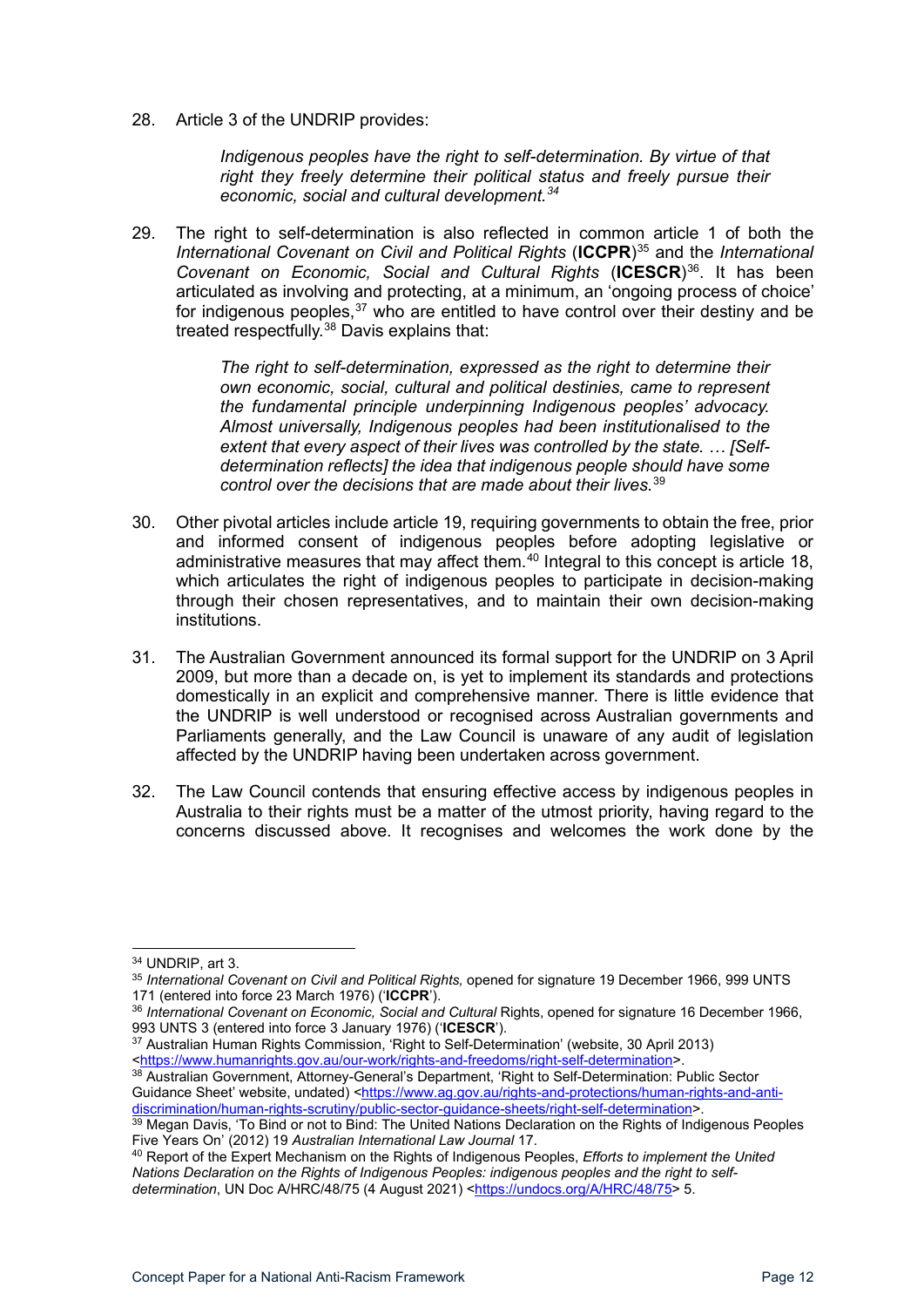Aboriginal and Torres Strait Islander Social Justice Commissioner to promote UNDRIP.[41](#page-12-0)

- 33. The Law Council supports consideration of the appropriate means of implementation of the UNDRIP in Australia's domestic law, policies and practices.<sup>[42](#page-12-1)</sup> Possibilities in this regard include: legislative implementation  $-43$  $-43$  noting that this approach was recently attempted, although not passed, in Canada; [44](#page-12-3) amending the *Human Rights (Parliamentary Scrutiny) Act 2011* (Cth) to explicitly include the UNDRIP;<sup>[45](#page-12-4)</sup> the development of a national action plan to progress the objectives of the UNDRIP, such as New Zealand is in the process of developing; [46](#page-12-5) and an audit of existing laws, policies and practices for compliance with the UNDRIP. The Law Council suggests that options for domestic implementation of the UNDRIP might be a particularly fruitful area for inquiry by the AHRC, and would recommend this as a priority area of work in any approach to combatting racism in Australia.<sup>47</sup>
- 34. In addition, such an approach requires a Commission that is steeped in the aspirations, priorities, and day-to-day realities, of First Nations peoples and communities, in relation to what they see as necessary and most pressing to human rights implementation.
- 35. As part of achieving this outcome, the Law Council strongly supports long-term, sustainable resourcing of regular consultation on country at the AHRC, to continue to allow its Commissioners and staff to engage with communities on the ground on a routine basis and across a wide variety of issues, noting the importance of previous engagements such as on health issues, [48](#page-12-7) particularly in remote areas, in order to

[<https://humanrights.gov.au/about/news/opinions/incorporating-undrip-australian-law-would-kickstart](https://humanrights.gov.au/about/news/opinions/incorporating-undrip-australian-law-would-kickstart-important-progress)[important-progress>](https://humanrights.gov.au/about/news/opinions/incorporating-undrip-australian-law-would-kickstart-important-progress).

<span id="page-12-0"></span><sup>41</sup> Ms June Oscar AO, Aboriginal and Torres Strait Islander Social Justice Commissioner, 'Incorporating UNDRIP into Australian law would kickstart important progress', *Canberra Times* (13 September 2021, online) [<https://humanrights.gov.au/about/news/opinions/incorporating-undrip-australian-law-would-kickstart](https://humanrights.gov.au/about/news/opinions/incorporating-undrip-australian-law-would-kickstart-important-progress)[important-progress>](https://humanrights.gov.au/about/news/opinions/incorporating-undrip-australian-law-would-kickstart-important-progress).

<span id="page-12-1"></span><sup>&</sup>lt;sup>42</sup> Law Council of Australia, *Policy Statement: Indigenous Australians and the Legal Profession* (February 2010) 3, [16] [<https://www.lawcouncil.asn.au/docs/971f3e13-cc39-e711-93fb-005056be13b5/1002-Policy-](https://www.lawcouncil.asn.au/docs/971f3e13-cc39-e711-93fb-005056be13b5/1002-Policy-Statement-Indigenous-Australians-and-the-Legal-Profession.pdf)[Statement-Indigenous-Australians-and-the-Legal-Profession.pdf>](https://www.lawcouncil.asn.au/docs/971f3e13-cc39-e711-93fb-005056be13b5/1002-Policy-Statement-Indigenous-Australians-and-the-Legal-Profession.pdf). This was also a common theme in the recommendations of States Parties to Australia following the latest Universal Periodic Review: Human Rights Council, *Report of the Working Group on the Universal Periodic Review: Australia*, UN Doc A/HRC/47/8 (24 March 2021) [<https://undocs.org/A/HRC/47/8>](https://undocs.org/A/HRC/47/8).

<span id="page-12-2"></span><sup>&</sup>lt;sup>43</sup> This may raise the question of whether there is an appropriate constitutional head of power. In this respect, see, eg, *Koowarta v Bjelke-Petersen* (1982) 153 CLR 168, 234; Elise Edson, 'Section 51(xxix) of the Australian Constitution and "Matters of International Concern": Is There Anything to be Concerned About?' (2008) 29 *Adelaide Law Review* 269, 277; Australian Law Reform Commission, 'Scope and Limits of Constitutional Power', *Australian Government* (Web Page, 18 August 2010)

[<sup>&</sup>lt;https://www.alrc.gov.au/publication/recognition-of-aboriginal-customary-laws-alrc-report-31/38-federal-state](https://www.alrc.gov.au/publication/recognition-of-aboriginal-customary-laws-alrc-report-31/38-federal-state-issues/scope-and-limits-of-constitutional-power/)[issues/scope-and-limits-of-constitutional-power/>](https://www.alrc.gov.au/publication/recognition-of-aboriginal-customary-laws-alrc-report-31/38-federal-state-issues/scope-and-limits-of-constitutional-power/); Dr Sarah Pritchard SC, 'The "Race" Power in Section 51(xxvi) of the Constitution' (2011) 15:2 Australian Indigenous Law Reporter 44, 52.

<span id="page-12-3"></span><sup>&</sup>lt;sup>44</sup> See, eq, Bill C-262, An Act to ensure that the laws of Canada are in harmony with the United Nations *Declaration on the Rights of Indigenous Peoples*, 1st Sess, 42nd Parl, 2018, s 3 ('*Bill C-262*' and '*Canadian Bill*').

<span id="page-12-4"></span><sup>45</sup> See, eg, AHRC, *Submission by the Australian Human Rights Commission under the Universal Periodic Review Process*, Australia's Second Universal Periodic Review (2015) 6.

<span id="page-12-5"></span><sup>46</sup> See, eg, Cabinet Maori Crown Relations – Te Arawhiti Committee, *New Zealand's Progress on the United Nations Declaration on the Rights of Indigenous Peoples: Development of National Plan*, Minute of Decision MCR-19-MIN-0003, 5 March 2019, available at Ministry of Maori Development, 'Developing a plan on New Zealand's progress on the UNDRIP' (Web Page, 2019) [<https://www.tpk.govt.nz/en/a-matou](https://www.tpk.govt.nz/en/a-matou-mohiotanga/cabinet-papers/develop-plan-on-nz-progress-un)[mohiotanga/cabinet-papers/develop-plan-on-nz-progress-un>](https://www.tpk.govt.nz/en/a-matou-mohiotanga/cabinet-papers/develop-plan-on-nz-progress-un).

<span id="page-12-6"></span><sup>&</sup>lt;sup>47</sup> It notes that the issue was recently publicly raised by the AHRC: Ms June Oscar AO, Aboriginal and Torres Strait Islander Social Justice Commissioner, 'Incorporating UNDRIP into Australian law would kickstart important progress', *Canberra Times* (13 September 2021, online)

<span id="page-12-7"></span><sup>48</sup> Ms June Oscar AO, Aboriginal and Torres Strait Islander Social Justice Commissioner, 'Reflections: Our Health, Our Way Conference' (online, 7 August 2019)

[<sup>&</sup>lt;https://humanrights.gov.au/about/news/speeches/reflections-our-health-our-way-conference>](https://humanrights.gov.au/about/news/speeches/reflections-our-health-our-way-conference).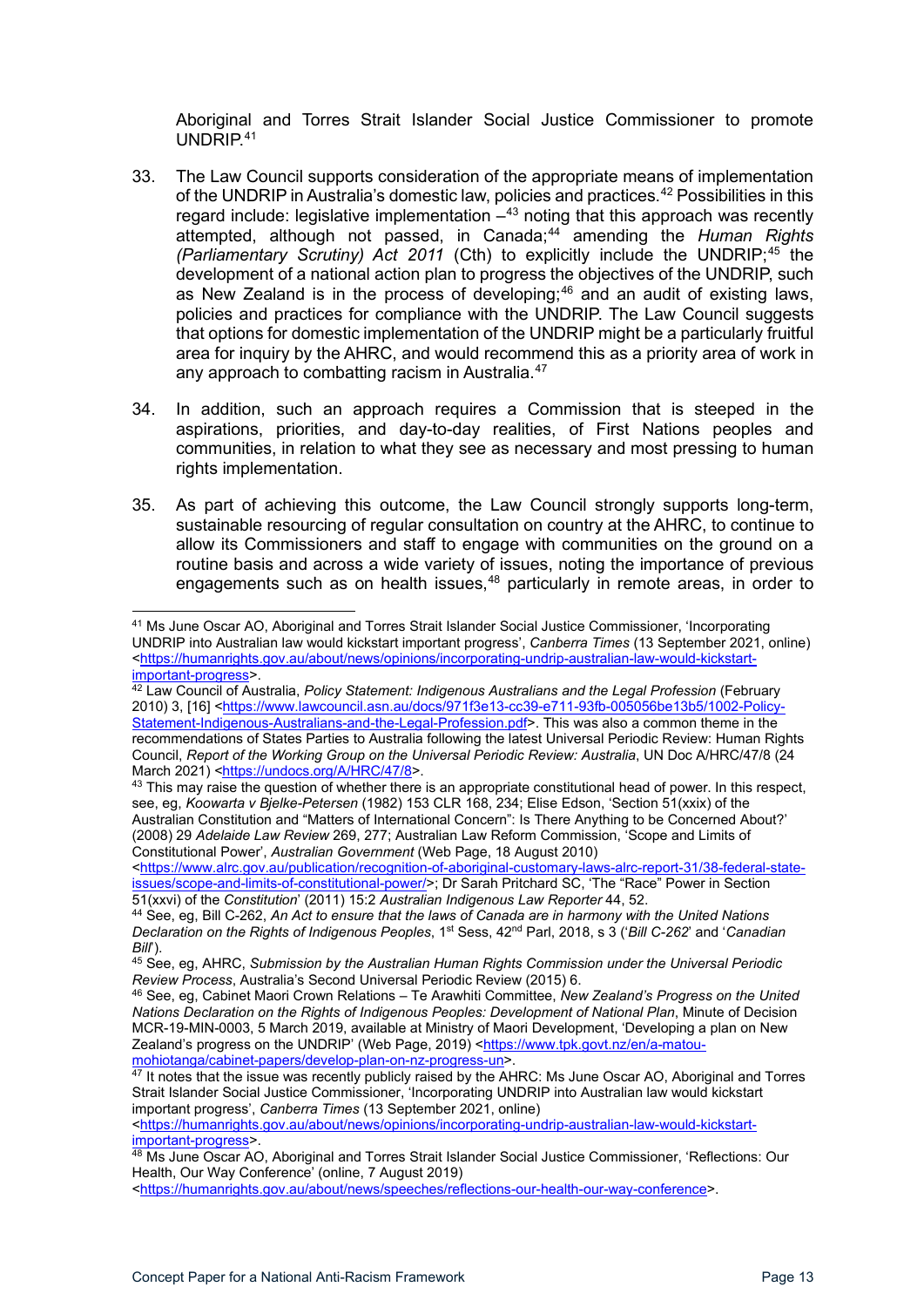ensure that the lived experiences and views of Aboriginal and Torres Strait Islander peoples direct the work of the Commission. Fostering a strong and ongoing culture of consultation is of course primarily dependent on funding, discussed below.

#### <span id="page-13-0"></span>**Funding Review**

- 36. The Law Council is cognisant that the above proposals require the AHRC to have adequate, stable, long-term funding. It has recently called for an increase in the funding and resources available to the AHRC to perform its essential national functions across the board with respect to human rights. $^{49}$  $^{49}$  $^{49}$
- 37. Despite new one-off funding injections to establish specific inquiries, the Law Council has been concerned for several years that the baseline funding of the AHRC has been declining over time. Preserving and bolstering the role of the AHRC as a statutorily independent national human rights institution is essential in enabling it to maintain robust advocacy on behalf of minority and marginalised groups and lead public understanding of human rights.
- 38. Under the Principles relating to the Status of National Institutions (**the Paris Principles**), in order to be effective and granted an 'A status', national human rights institutions must be independent, adequately funded and have a broad human rights mandate.<sup>[50](#page-13-4)</sup> The United Nations Human Rights Council has, in recent years, expressed its concern about the AHRC's budget cuts, and called on Australia to restore these.<sup>[51](#page-13-5)</sup>
- 39. To this end, the Law Council strongly supports the recent recommendation of AHRC President Rosalind Croucher AM that alignment with the Paris Principles 'should be achieved through a periodic review or 're-baselining' of the Commission's funding to ensure it has an appropriate and adequate resourcing level', which, among other things, should include resourcing and staffing levels to support statutory Commissioners to undertake their mandates and work across the country.[52](#page-13-6)
- 40. The Law Council is concerned that one of the reasons for the current high level of generality in the Concept Paper may be the Australian Government's inadequate investment in the AHRC.

## <span id="page-13-1"></span>Response to Concept Paper Proposals

### <span id="page-13-2"></span>**Proposed Guiding Principles**

41. The Law Council supports in general the eight guiding principles that have been outlined in the Concept Paper. It makes the following minor suggestions that may improve their terms.

CCPR/C/AUS/CO/6 (9 November 2017), [13]-[14]. This was also included in the recommendations to Australia following the latest Universal Periodic Review: Human Rights Council, *Report of the Working Group on the Universal Periodic Review: Australia*, UN Doc A/HRC/47/8 (24 March 2021) [<https://undocs.org/A/HRC/47/8>](https://undocs.org/A/HRC/47/8).

<span id="page-13-3"></span><sup>49</sup> Law Council of Australia, Submission to Parliamentary Joint Committee on Human Rights, *Religious Discrimination Bill 2021 and Related Bills* (17 December 2021)

<span id="page-13-4"></span>[<sup>&</sup>lt;https://www.lawcouncil.asn.au/resources/submissions/religious-discrimination-bill-2021-and-related-bills>](https://www.lawcouncil.asn.au/resources/submissions/religious-discrimination-bill-2021-and-related-bills). <sup>50</sup> Principles relating to the Status of National Institutions (**The Paris Principles**), GA Res 48/134, UN Doc E/CN.4/RES/1993/55 (20 December 1993).

<span id="page-13-5"></span><sup>51</sup> HRC, Concluding observations on the sixth periodic report of Australia, 121st sess, UN Doc

<span id="page-13-6"></span><sup>52</sup> Australian Human Rights Commission, *A Reform Agenda for Federal Discrimination Laws* (December 2021) [<https://humanrights.gov.au/our-work/rights-and-freedoms/publications/free-and-equal-reform-agenda-federal](https://humanrights.gov.au/our-work/rights-and-freedoms/publications/free-and-equal-reform-agenda-federal-discrimination-laws)[discrimination-laws>](https://humanrights.gov.au/our-work/rights-and-freedoms/publications/free-and-equal-reform-agenda-federal-discrimination-laws) 306.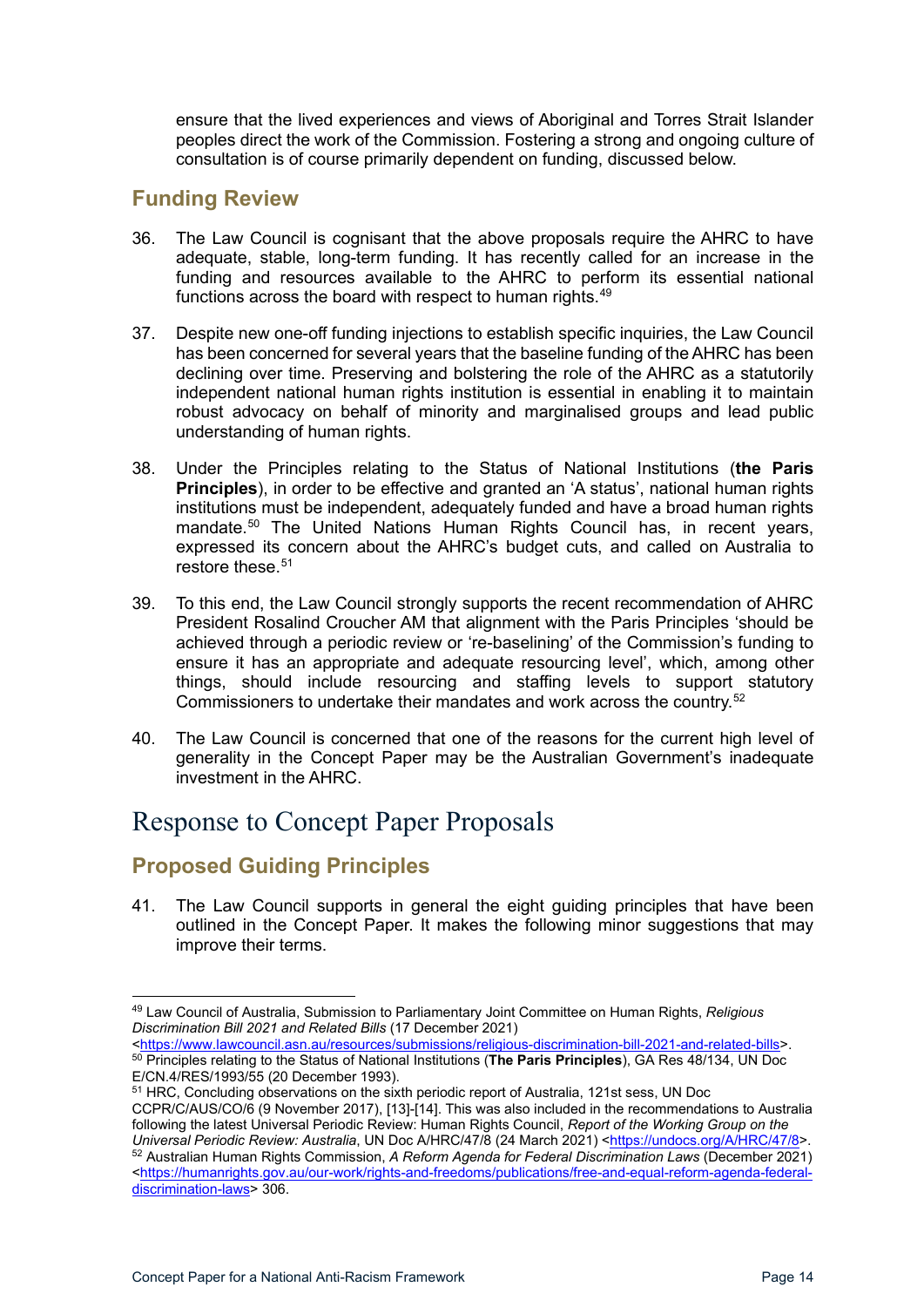- 42. The Law Council suggests that Guiding Principle 2 could be revised as follows: 'Acknowledge and recognise *Australia's migrant heritage*, and the complex *and dynamic* nature of the cultural diversity of modern Australia' (emphasis added). Removing the explicit reference to 'British' would recognise the British history as a migrant history, in that, as the High Court has recognised, the land now called Australia was not terra nullius upon British arrival.<sup>[53](#page-14-0)</sup> The addition of the adjective 'dynamic' would also focus attention on the complexities of cultural diversity as well as the fact that diversity is not a stagnant concept but something that is continually evolving in Australia, both demographically and discursively.
- 43. In addition, Guiding Principles 5 'protect and promote the right of equality before the law and equal opportunity to enjoy all areas of life' – could also include an explicit reference to access to legal advice and representation. As acknowledged elsewhere in the Concept Paper, access to justice can be disproportionality affected where people's experience with race intersects with other attributes such as socio-economic status, age, gender, sexual orientation, disability and citizenship. Equality before the law in relation to race will be meaningless if those affected by racism are unable to exercise their rights and participate meaningfully in the legal system, undermining their right to an effective remedy under article 2(3) of the International Covenant on Civil and Political Rights[54](#page-14-1) (**ICCPR**) and article 6 of the Convention on the Elimination of all forms of Racial Discrimination<sup>[55](#page-14-2)</sup> (CERD).
- 44. The Law Council has long been concerned by the underfunding of legal assistance services and in its most recent submission to Treasury estimated that the current shortfall is likely in the range of \$400 million. [56](#page-14-3) Publicly funded legal assistance services have faced underfunding for many years, with the practical result that services must impose strict eligibility criteria.<sup>[57](#page-14-4)</sup> The inadequacy of public funding for civil law services is of particular concern, with Legal Aid Commissions and Aboriginal and Torres Strait Islander Legal Services being required to prioritise funding for serious criminal cases, at the expense of civil and family law matters.<sup>[58](#page-14-5)</sup> This is despite the fact that areas of civil law, such as anti-discrimination, in Australia are complex and require legal assistance to navigate successfully. Such access to justice issues are easily compounded by other developments, such as the recent increase in the Federal Circuit Court filing fees from \$690 to \$3,330 for migration litigants through the passage of the *Federal Court and Federal Circuit Court Amendment (Fees) Regulations 2020*, which may further prevent vulnerable persons from accessing the courts.[59](#page-14-6)
- 45. Highlighting access to justice as part of the National Anti-Racism Framework's guiding principles is consistent with the Law Council's advocacy on the need for long-term and substantive funding increases to accessible legal assistance services. The Law Council notes that a reference to accessible and affordable protection and remedies is referred to in the key actions and strategies to support National Outcome 2,

<span id="page-14-4"></span><span id="page-14-3"></span><sup>56</sup> Law Council of Australia, Submission to the Treasury, *2022-23 Pre-Budget Submission* (28 January 2022). <sup>57</sup> See, eg, Law Council of Australia, 'Addressing the legal needs of the missing middle' (Position Paper, November 2021) [<https://www.lawcouncil.asn.au/publicassets/d8ff81b4-7558-ec11-9444-](https://www.lawcouncil.asn.au/publicassets/d8ff81b4-7558-ec11-9444-005056be13b5/2021%2011%2030%20-%20PP%20-%20Addressing%20the%20legal%20needs%20of%20the%20missing%20middle.pdf)

[005056be13b5/2021%2011%2030%20-%20PP%20-](https://www.lawcouncil.asn.au/publicassets/d8ff81b4-7558-ec11-9444-005056be13b5/2021%2011%2030%20-%20PP%20-%20Addressing%20the%20legal%20needs%20of%20the%20missing%20middle.pdf)

<span id="page-14-0"></span><sup>53</sup> *Mabo v Queensland (No 2)* (1992) 175 CLR 1.

<span id="page-14-1"></span><sup>54</sup> Opened for signature 19 December 1966, 999 UNTS 171 (entered into force 23 March 1976).

<span id="page-14-2"></span><sup>55</sup> Opened for signature 21 December 1965, 660 UNTS 195 (entered into force 4 January 1969).

<span id="page-14-5"></span>[<sup>%20</sup>Addressing%20the%20legal%20needs%20of%20the%20missing%20middle.pdf>](https://www.lawcouncil.asn.au/publicassets/d8ff81b4-7558-ec11-9444-005056be13b5/2021%2011%2030%20-%20PP%20-%20Addressing%20the%20legal%20needs%20of%20the%20missing%20middle.pdf).  $\frac{1}{58}$  Ibid.

<span id="page-14-6"></span><sup>59</sup> See *Federal Court and Federal Circuit and Family Court Regulations 2012* (Cth), sch 1, pt 2, 201A; Law Council of Australia, 'Unfair hike to FCC migration fees' (media release, 17 November 2020) [<https://www.lawcouncil.asn.au/media/media-releases/unfair-hike-to-fcc-migration-fees>](https://www.lawcouncil.asn.au/media/media-releases/unfair-hike-to-fcc-migration-fees).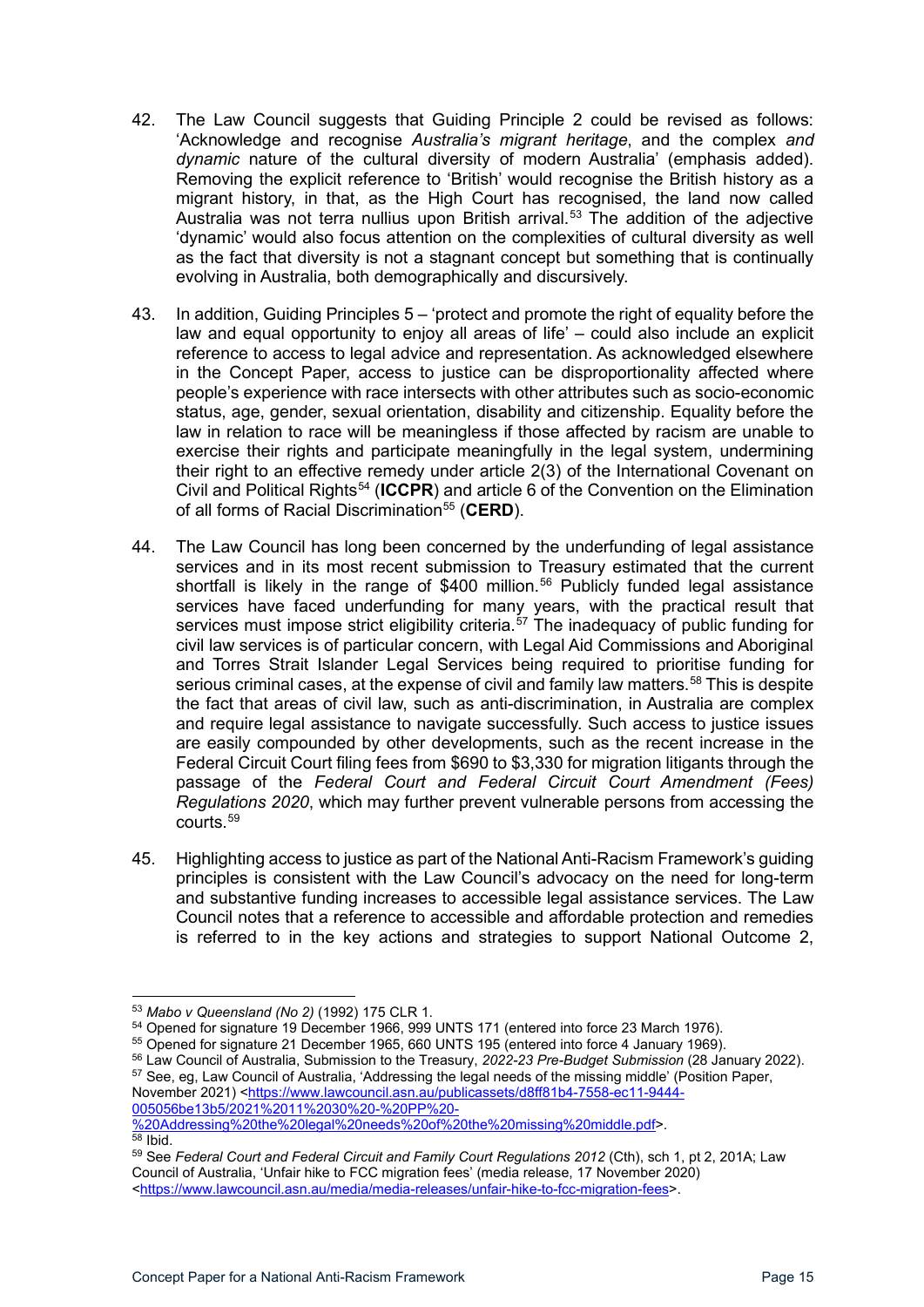meaning that such an inclusion in Guiding Principle 5 would be consistent with the rest of the Concept Paper.

46. The Law Council further suggests that Guiding Principles 6 to 8 be rephrased to clearly evince the AHRC's ongoing intention to build a culture of proactive and practical human rights protection in Australia. For example, Guiding Principle 6, 'Recognise intersectional experiences of racial discrimination', might be rephrased as 'Recognise and build greater public awareness of the intersectional experiences of racial discrimination, including through a preliminary audit of legal and policy frameworks for how such intersectional experiences are currently addressed'. The Law Council strongly supports the explicit reference in the framework through this standalone Guiding Principle 6 to the experience of intersectional discrimination and the diversity both between and within minority groups, including older persons, LGBTIQA+ people, persons with disabilities, migrants, and women, among others.

#### <span id="page-15-0"></span>**Proposed National Outcomes**

47. Subject to the above general comments, the Law Council supports in general the eight proposed national outcomes, but provides the following comments for consideration.

#### <span id="page-15-1"></span>**National Outcome 1 – The nature, prevalence, and incidence of racism in Australia is understood**

- 48. Increased data collection and racial equality audits would be a welcomed approach to identifying systemic and institutional racism. As the Law Council has noted above, it may be necessary to undertake a data assessment/collation/collection process as a preliminary stage to development of the National Anti-Racism Framework, in order that specific goals might be articulated and pursued, based on robust and current evidence, and the resources of the AHRC be directed to acute areas of concern.
- 49. While developing a national strategy would provide an opportunity for the better sharing of data that contributes to decision-making, it is important to highlight the privacy implications in sharing data involving personal information amongst various entities. The Law Council trusts that the AHRC is well aware of the safeguards necessary, and the existing tools such as for anonymous reporting already available and utilised to good effect across jurisdictions.<sup>[60](#page-15-3)</sup>

<span id="page-15-2"></span>**National Outcome 2 – Australia has an effective legal framework to protect people from racial discrimination and racial hatred**

- 50. Per its general comments, the Law Council strongly supports the focus of National Outcome 2. It supports review and reform of Australia's legal and policy framework to fill concerning 'implementation gaps' in human rights protections.
- 51. 2025 will mark the  $30<sup>th</sup>$  anniversary of the passage of the RDA in Australia. The leadup period to this year provides an important opportunity to assess the extent to which the RDA is working well for persons who are subject to racism across public life  $$ whether people are aware of and willing and able to utilise its protections effectively. This will involve assessing complaints made, but also considering practical and systemic barriers which impede individuals from making complaints and accessing the RDA's vital protections and making complaints – including due to poverty, lack of

<span id="page-15-3"></span><sup>60</sup> See, eg, Victorian Equal Opportunity & Human Rights Commission, *Community Reporting Tool* (online) [<https://www.humanrights.vic.gov.au/get-help/community-reporting-tool/>](https://www.humanrights.vic.gov.au/get-help/community-reporting-tool/).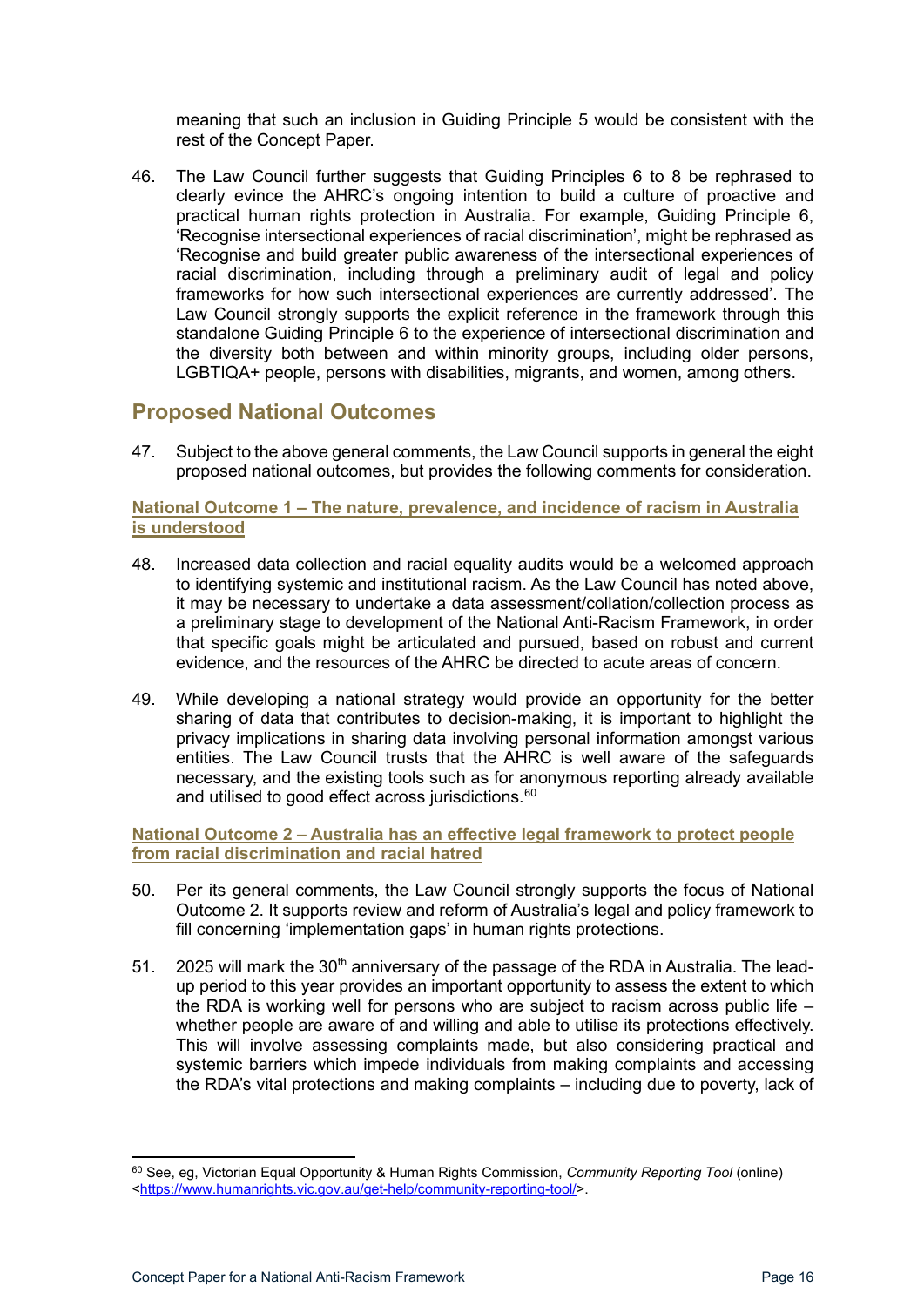legal knowledge or advice, rural or remote status, language barriers and other intersectional factors such as gender or age.

- 52. As recognised by the AHRC in its recent position paper on anti-discrimination reforms, $61$  and previously raised by the Law Council, the current framework is complaint-driven, placing the burden on individuals and overlooking the power imbalances involved. To counteract this, the Law Council supports the AHRC's proposal of a positive duty on organisations to take reasonable and proportionate measures to eliminate unlawful discrimination. The value of this proposal should be carefully considered from a perspective of combating racism (alongside other harms), noting that many individuals may have difficulties in speaking up about racism eg, in the workplace but positive and proactive action by their employers may be empowering.
- 53. The Law Council considers that the Concept Paper should include a further emphasis under National Outcome 2, namely, to ensure that Australia's legal framework to protect people from racial discrimination and racial hatred is consistent with international law and practice.
- 54. A reference to the international legal framework would highlight issues the Law Council has advocated as pressing for Australia's human rights framework, including enactment of a federal human rights act.
- 55. It also would assist focusing the attention of the National Anti-Racism Framework on the need for Australia to strengthen legislative scrutiny processes to ensure the compatibility of its legislation with international human rights treaties, as recommended in the most recent remarks by the UN Committee on the Elimination of Racial Discrimination.<sup>[62](#page-16-1)</sup> Strengthened scrutiny processes, including for the PJCHR and for Statements of Compatibility, at the Commonwealth level may help to achieve this. $63$
- 56. The Law Council further suggests that the concluding sentence under National Outcome 2 could be amended as follows: 'The legal framework has the capacity to address *and does not serve to entrench* systemic and institutional discrimination' (emphasis added). The Law Council considers that the addition of this language would mean the National Strategy acknowledges the legal framework and the policing and enforcement of laws can on occasion entrench discrimination against minority groups. This may occur through the content of the law itself, such as legislation which, although neutral on its face, disproportionally impacts certain groups, including because of an intersection between race and compounding attributes such as homelessness, mental illness and disability. A second factor involves the discriminatory manner in which laws are enforced differently for different groups.
- 57. An example of the first factor is mandatory sentencing, paperless arrest laws, and public drunkenness offences, which are known to disproportionately affect Aboriginal and Torres Strait Islander peoples. In terms of the second factor, the Australian Law

<span id="page-16-0"></span><sup>61</sup> Australian Human Rights Commission, *A Reform Agenda for Federal Discrimination Laws* (December 2021) [<https://humanrights.gov.au/our-work/rights-and-freedoms/publications/free-and-equal-reform-agenda-federal](https://humanrights.gov.au/our-work/rights-and-freedoms/publications/free-and-equal-reform-agenda-federal-discrimination-laws)[discrimination-laws>](https://humanrights.gov.au/our-work/rights-and-freedoms/publications/free-and-equal-reform-agenda-federal-discrimination-laws)

<span id="page-16-1"></span><sup>62</sup> UN Committee on the Elimination of Racial Discrimination, *Concluding Observations on the Eighteenth to Twentieth Periodic Reports of Australia*, CERD/C/AUS/CO/18–20, 2017.

<span id="page-16-2"></span> $63$  The Law Council has previously put forward a range of suggestions for how this may be achieved: see Law Council of Australia, Submission to the Australian Human Rights Commission, *Free and Equal: An Australian Conversation on Human Rights* (13 November 2019) [<https://www.lawcouncil.asn.au/publicassets/01171551](https://www.lawcouncil.asn.au/publicassets/01171551-eb0b-ea11-9400-005056be13b5/3712%20-%20Free%20and%20equal%20An%20Australian%20conversation%20on%20human%20rights.pdf) [eb0b-ea11-9400-005056be13b5/3712%20-](https://www.lawcouncil.asn.au/publicassets/01171551-eb0b-ea11-9400-005056be13b5/3712%20-%20Free%20and%20equal%20An%20Australian%20conversation%20on%20human%20rights.pdf)

[<sup>%20</sup>Free%20and%20equal%20An%20Australian%20conversation%20on%20human%20rights.pdf>](https://www.lawcouncil.asn.au/publicassets/01171551-eb0b-ea11-9400-005056be13b5/3712%20-%20Free%20and%20equal%20An%20Australian%20conversation%20on%20human%20rights.pdf) 55-56.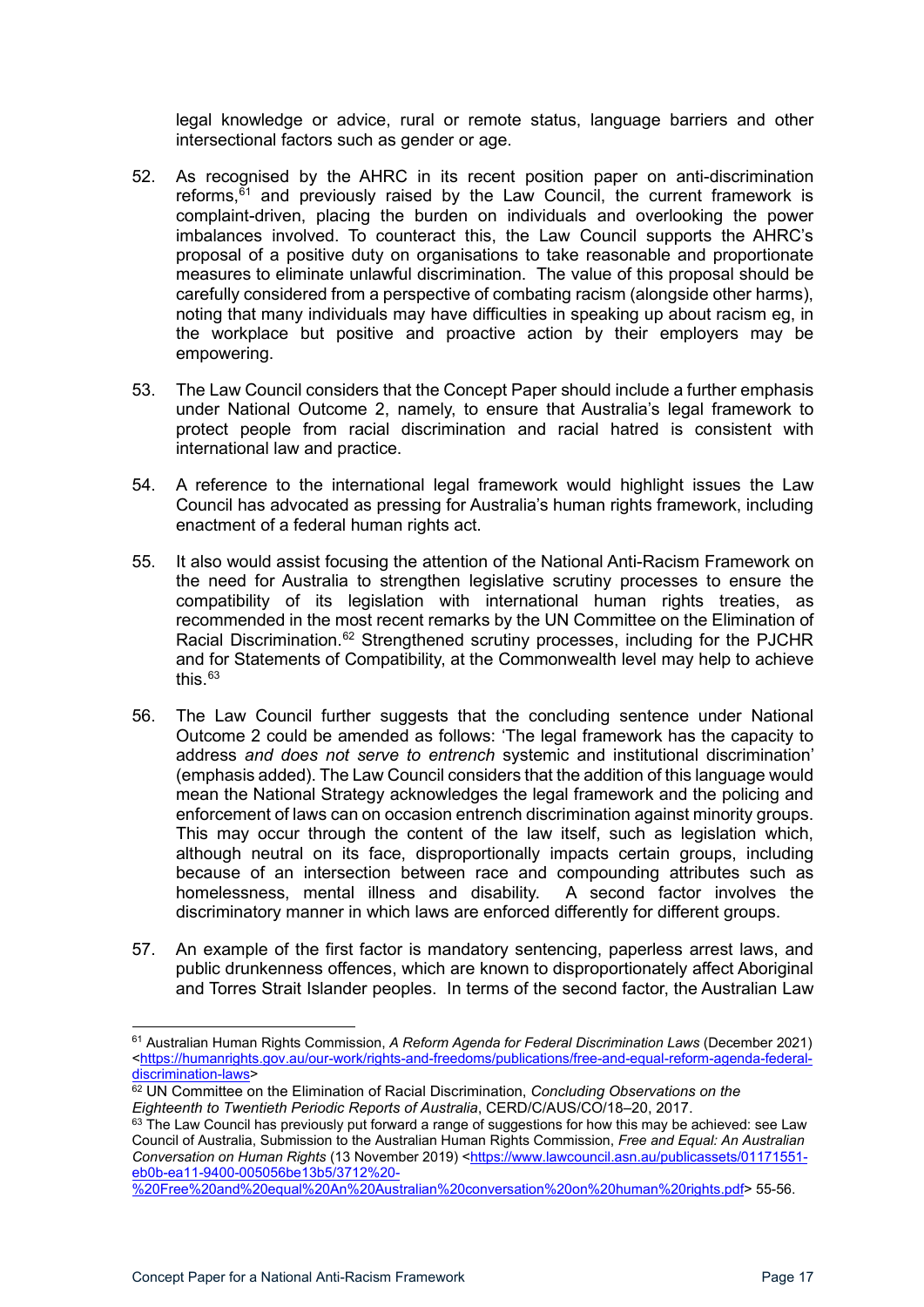Reform Commission found that, in 2016, Aboriginal and Torres Strait Islander peoples were seven times more likely to be charged with a criminal offence and appear before the courts, 11 times more likely to be held in prison on remand awaiting trial or sentence, and 12.5 times more likely to receive a sentence of imprisonment following conviction.[64](#page-17-1) Changing the wording of National Outcome 2 in the manner proposed would therefore, for example, provide scope to advocate further as a matter of national urgency on the incarceration rates of Aboriginal and Torres Strait Islander peoples.

58. The importance of National Outcome 2 in norm-setting across jurisdictions was highlighted to the Law Council through the input received from the Law Society Northern Territory, which stated:

> *The Society notes that one of the identified Actions in the Northern Territory Aboriginal Justice Agreement 2021-2027 is to 'Identify and eliminate systemic racism in government agencies and contracted service providers that directly or indirectly discriminate against Aboriginal Territorians engaged in the justice system'.*

> *In Australia, the Northern Territory is the only jurisdiction that has no legislative provisions covering race hate speech or race vilification.[65](#page-17-2) Therefore, until such local changes are made, having a National Anti-Racism Framework would have a significant local impact.*

<span id="page-17-0"></span>**National Outcome 3 – All Australian Governments commit to eradicating racism and racial discrimination through their actions**

- 59. While a commitment to eradicating racism by each federal, state and territory government would be commendable, centralised approaches and consistency in the legislation across jurisdictions and intersecting legal and policy areas are crucial for efficacy.
- 60. As alluded to above, the Law Council has existing policy positions calling for a federal human rights act<sup>[66](#page-17-3)</sup> and consolidation of federal discrimination laws,<sup>[67](#page-17-4)</sup> two major steps that would help achieve uniformity and make the legal framework easier to understand for all Australians.
- 61. As well as governments, a commitment to eradicating racism and racial discrimination through action should extend to private and public organisations. The Law Council supports the introduction of a positive obligation on all organisations to prevent against discrimination, including racial discrimination.<sup>[68](#page-17-5)</sup> Consideration should also be given to developing norms across the public and private sectors under which the

<span id="page-17-1"></span><sup>64</sup> Australian Law Reform Commission, *Pathways to Justice — An Inquiry into the Incarceration Rate of Aboriginal and Torres Strait Islander Peoples, Executive Summary, Overview of the Report* (online, 9 January 2018) [<https://www.alrc.gov.au/publication/pathways-to-justice-inquiry-into-the-incarceration-rate-of](https://www.alrc.gov.au/publication/pathways-to-justice-inquiry-into-the-incarceration-rate-of-aboriginal-and-torres-strait-islander-peoples-alrc-report-133/executive-summary-15/overview-of-the-report-3/)[aboriginal-and-torres-strait-islander-peoples-alrc-report-133/executive-summary-15/overview-of-the-report-3/>](https://www.alrc.gov.au/publication/pathways-to-justice-inquiry-into-the-incarceration-rate-of-aboriginal-and-torres-strait-islander-peoples-alrc-report-133/executive-summary-15/overview-of-the-report-3/).

<span id="page-17-2"></span> $65$  Note that the reference here is to Northern Territory law, and not federal provisions. <sup>66</sup> Law Council of Australia, *Federal Human Rights Charter* (Policy Position, November 2020)

<span id="page-17-4"></span><span id="page-17-3"></span>[<sup>&</sup>lt;https://www.lawcouncil.asn.au/media/media-releases/lets-talk-about-a-federal-human-rights-act>](https://www.lawcouncil.asn.au/media/media-releases/lets-talk-about-a-federal-human-rights-act). <sup>67</sup> Law Council of Australia, *Policy Statement: Consolidation of Commonwealth Anti-Discrimination Laws* (Policy Statement, March 2011) [<https://www.lawcouncil.asn.au/resources/policies-and-guidelines/policy](https://www.lawcouncil.asn.au/resources/policies-and-guidelines/policy-statement-consolidation-of-commonwealth-anti-discrimination-laws)[statement-consolidation-of-commonwealth-anti-discrimination-laws>](https://www.lawcouncil.asn.au/resources/policies-and-guidelines/policy-statement-consolidation-of-commonwealth-anti-discrimination-laws).

<span id="page-17-5"></span><sup>68</sup> Law Council of Australia, Submission to the Australian Human Rights Commission, *Priorities for Federal Discrimination Law Reform* (20 December 2019)

[<sup>&</sup>lt;https://www.lawcouncil.asn.au/resources/submissions/response-to-discussion-paper-priorities-for-federal](https://www.lawcouncil.asn.au/resources/submissions/response-to-discussion-paper-priorities-for-federal-discrimination-law-reform)[discrimination-law-reform>](https://www.lawcouncil.asn.au/resources/submissions/response-to-discussion-paper-priorities-for-federal-discrimination-law-reform) 32-33.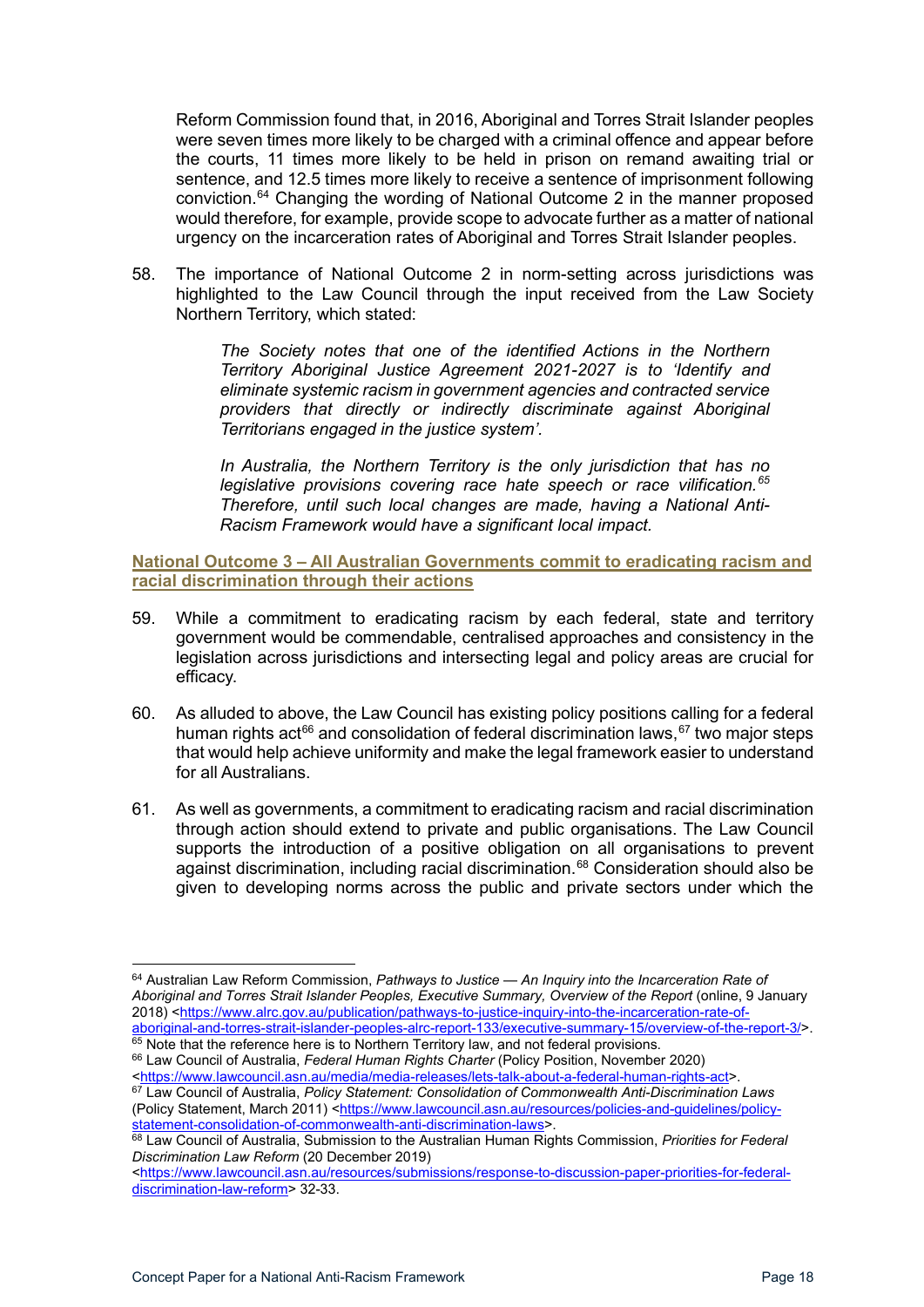senior leadership of organisations have a clear role and accountability in implementing this obligation.

62. In addition, it is important for 'commitments' to be backed by accountability measures. The Law Institute Victoria informs the Law Council that reform of the Victorian Charter of Human Rights and Responsibilities is long overdue, for example. In 2015, the Victorian Government commissioned a review of the Charter to be undertaken by Mr Michael Brett Young, which put forward 52 recommendations including the removal of the 'piggyback' requirement and the introduction of an alternative dispute resolution function. While 46 of these recommendations were supported by the Victorian Government, since 2015, no amendments have been made. The Law Institute Victoria urges the Victorian Government to review these recommendations.

<span id="page-18-0"></span>**National Outcome 4 – There is broad based community understanding of racism and racial discrimination, and how to counter it**

63. Per its general comments, the Law Council suggests this is part and parcel of a requirement for renewed national leadership to foster a proactive culture of human rights for all Australians, through a robust legal and policy framework underpinned by a federal human rights act, consolidated federal discrimination laws, and centring the experiences of Aboriginal and Torres Strait Islander peoples in all responses.

<span id="page-18-1"></span>**National Outcome 5 – All sectors of society commit to countering and preventing racism, and community partnerships are formed; and**

<span id="page-18-2"></span>**National Outcome 6 – All sectors of society commit to ensuring communities vulnerable to racism and racial discrimination are adequately represented and have effective participation in all areas of public life**

- 64. Adequately resourced programs, which are place-and evidence-based, will be central to the effectiveness of the National Anti-Racism Framework in combatting racism, particularly institutional and systemic racism. It is crucial to understand the different needs within each community, who needs to be supported, who needs to be educated, what is required for each of those groups, and who will drive support and education programs – including ensuring the traditional authority, knowledge and cultural competency of providers.
- 65. The Law Council supports strategies to increase cultural and linguistic diversity (**CALD**) in membership and particularly leadership roles across the public and private sectors. In addition to improving the quality of decision-making through a greater diversity of perspectives offered by lived experiences of racism and racial discrimination, this would also have the effect of increasing public confidence in institutions such as the justice system, with which CALD groups have traditionally been reluctant to engage due to previous negative interactions both in Australia and other countries.
- 66. The Law Institute Victoria has suggested that a concrete commitment to increase representation and participation that organisations may wish to consider adopting is cultural diversity targets (in a similar vein to gender equality targets), pursuant to the 'special measures' exception outlined in section 8(1) of the RDA (which refers to paragraph 4 of Article 1 of the International Convention on the Elimination of All Forms of Racial Discrimination). The form of any such targets needs to be carefully considered, so as to accurately capture the complexity and nuances of individuals' cultural backgrounds and identities. Further, such targets should not be merely tokenistic or 'tick the box' exercises favouring form over substance and should be implemented in such a way as not to detract from the achievements of those from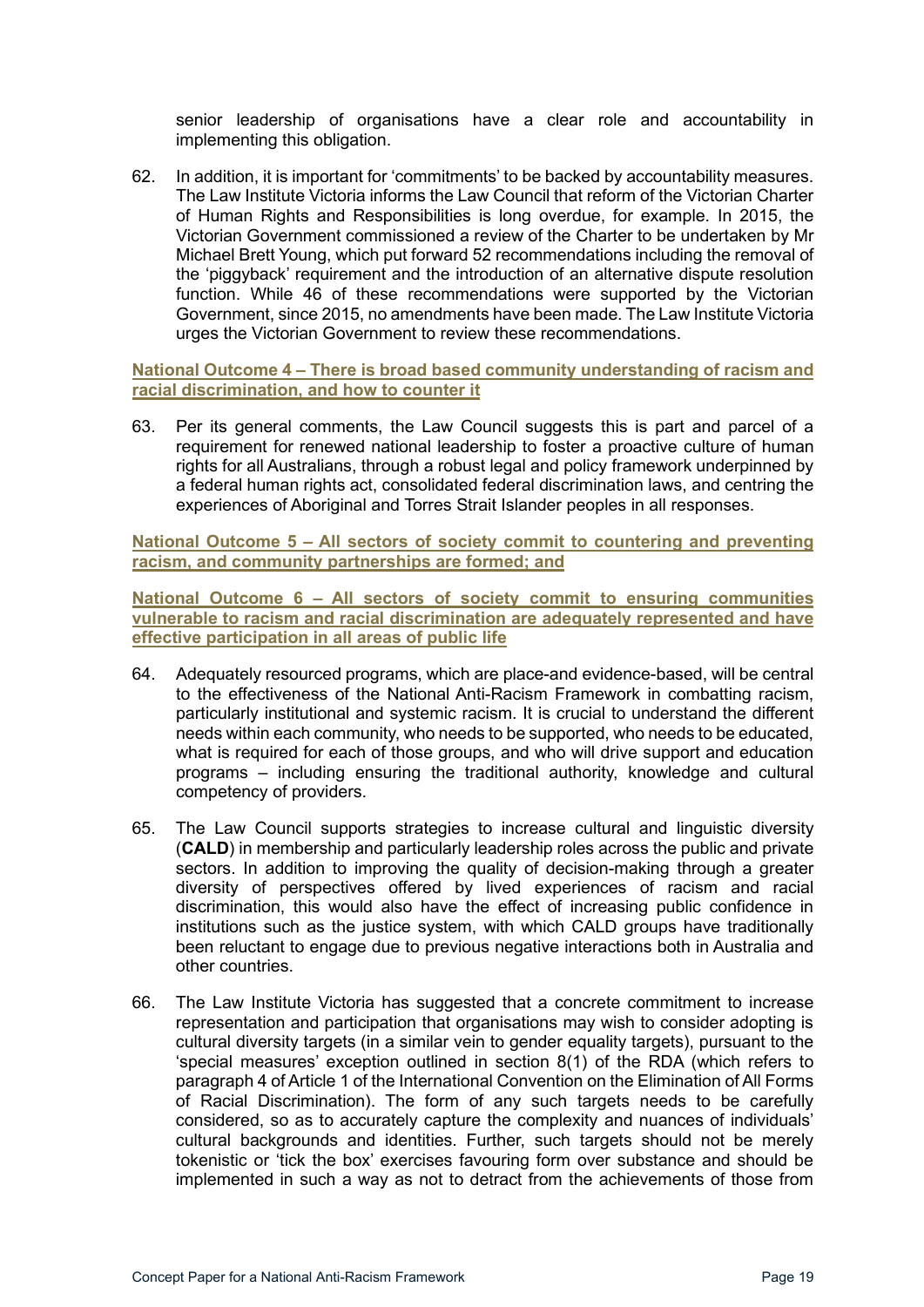CALD communities. In addition, such targets might be underpinned by consideration of data reporting frameworks for employers, $69$  although the privacy and levels of personal comfort with disclosing ethnic data to their employers that employees have should be carefully factored into any reporting requirement.

- 67. Further to the above, the formation of community partnerships and engaging directly with stakeholders on the ground – that is, undertaking 'two-way learning' approaches – is crucial to fostering culturally safe organisations, businesses and services, giving those in CALD communities, who are well attuned to the needs of their communities and best-placed to advocate for their interests, the ability to provide input into crafting strategies to counter and prevent racism. Such a process of co-production is also likely to increase buy-in from community groups by increasing the legitimacy of strategies.<sup>[70](#page-19-3)</sup>
- 68. These recommendations are also relevant to National Outcomes 7 and 8, discussed below.

<span id="page-19-0"></span>**National Outcome 7 – All Australian Governments commit to addressing racial inequality and adopt targeted and appropriate measures to address it**

69. The Law Council supports the key actions outlined in National Outcome 7, including that data collection across all national frameworks be disaggregated by ethnicity to identify unequal outcomes based on ethnic background or race, but suggests this links to intersecting attributes such as age, gender, disability, and socio-economic status. The Law Council considers this important for research and reform of pertinent legal and policy areas, such as in discrimination law and criminal law, considering that attributes influence outcomes across different areas of social and economic life (health, education, employment), and both directly intersect with experience with the justice system. In addition, the Law Council supports continuing work across government to measure and strengthen wellbeing, as the ultimate goal counterpoint to addressing disadvantage. [71](#page-19-4)

<span id="page-19-1"></span>**National Outcome 8 – Measures to address racism, racial discrimination and racial inequality complement measures to strengthen multiculturalism, social inclusion, and Indigenous reconciliation**

70. Per its general comments, the Law Council considers that any National Anti-Racism Framework must properly centre the experiences of Aboriginal and Torres Strait Islander peoples, and their political, economic, social and cultural aspirations. It sees

<span id="page-19-2"></span><sup>69</sup> See, eg, Sam Pandya, *Positive Action, Lasting Change* (December 2020): Neeraj Nanda, 'Law Institute of Victoria Bats for Ethnic Diversity in Legal Profession', *South Asia Times* (online, 23 December 2020) [<https://www.southasiatimes.com.au/world-australia/law-institute-of-victoria-bats-for-ethnic-diversity-in-legal](https://www.southasiatimes.com.au/world-australia/law-institute-of-victoria-bats-for-ethnic-diversity-in-legal-profession/)[profession/>](https://www.southasiatimes.com.au/world-australia/law-institute-of-victoria-bats-for-ethnic-diversity-in-legal-profession/).

<span id="page-19-3"></span> $^{70}$  An example from the sporting sector would be the Western Bulldogs Community Foundation (**'Foundation'**), being the community arm of the corresponding football club. Given the role that sport plays in bringing together and connecting people, the Foundation leverages the club's reputation and works with government, corporate and community agencies to deliver programs to over 3,500 people annually. Further, through a partnership with Victoria University, the programs are consistently evaluated to ensure content and delivery methods are run according to best practice and meeting the needs of the community. Given the varied demographic composition of Victoria's western suburbs, cultural diversity is a key area of focus, as demonstrated by the Foundation's recent partnership with Amnesty International, which will see the joint delivery and facilitation of The Culture Exchange program, which is designed to build culturally inclusive workplaces and communities, and to tackle racism through allyship.<br><sup>71</sup> See, eg, efforts directed towards wellbeing underway in Indigenous legal and policy areas: National

<span id="page-19-4"></span>Indigenous Australians Agency, *Health and Wellbeing* (website) [<https://www.niaa.gov.au/indigenous](https://www.niaa.gov.au/indigenous-affairs/health-and-wellbeing)[affairs/health-and-wellbeing>](https://www.niaa.gov.au/indigenous-affairs/health-and-wellbeing); Australian Government, Australian Institute of Health and Welfare, *Indigenous*  Health and Wellbeing (23 July 2020) [<https://www.aihw.gov.au/reports/australias-health/indigenous-health](https://www.aihw.gov.au/reports/australias-health/indigenous-health-and-wellbeing)[and-wellbeing>](https://www.aihw.gov.au/reports/australias-health/indigenous-health-and-wellbeing).